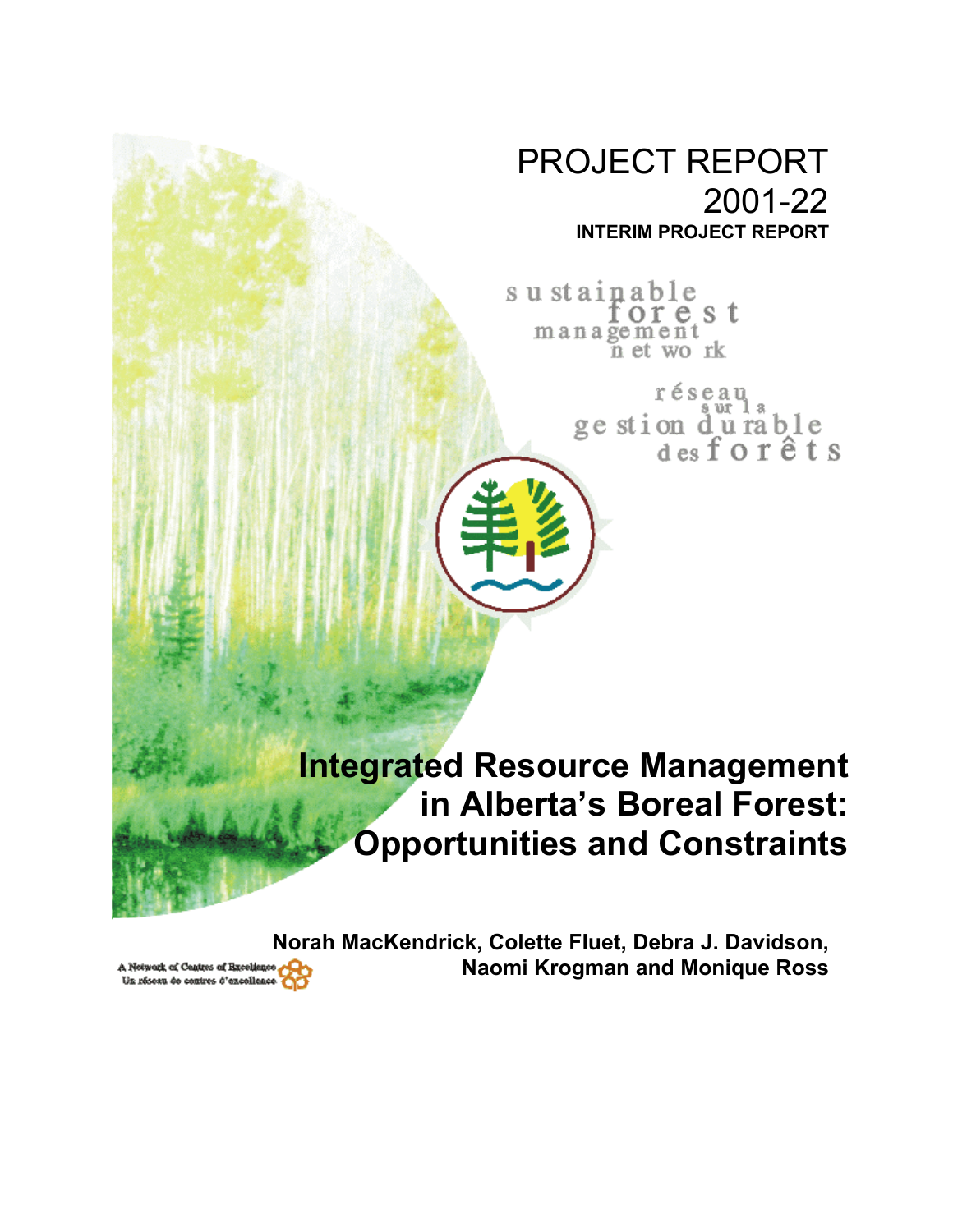For copies of this or other SFM publications contact:

Sustainable Forest Management Network G208 Biological Sciences Building University of Alberta Edmonton, Alberta, T6G 2E9 Ph: (780) 492 6659 Fax: (780) 492 8160 http://www.ualberta.ca/sfm

ISBN 1-55261-132-9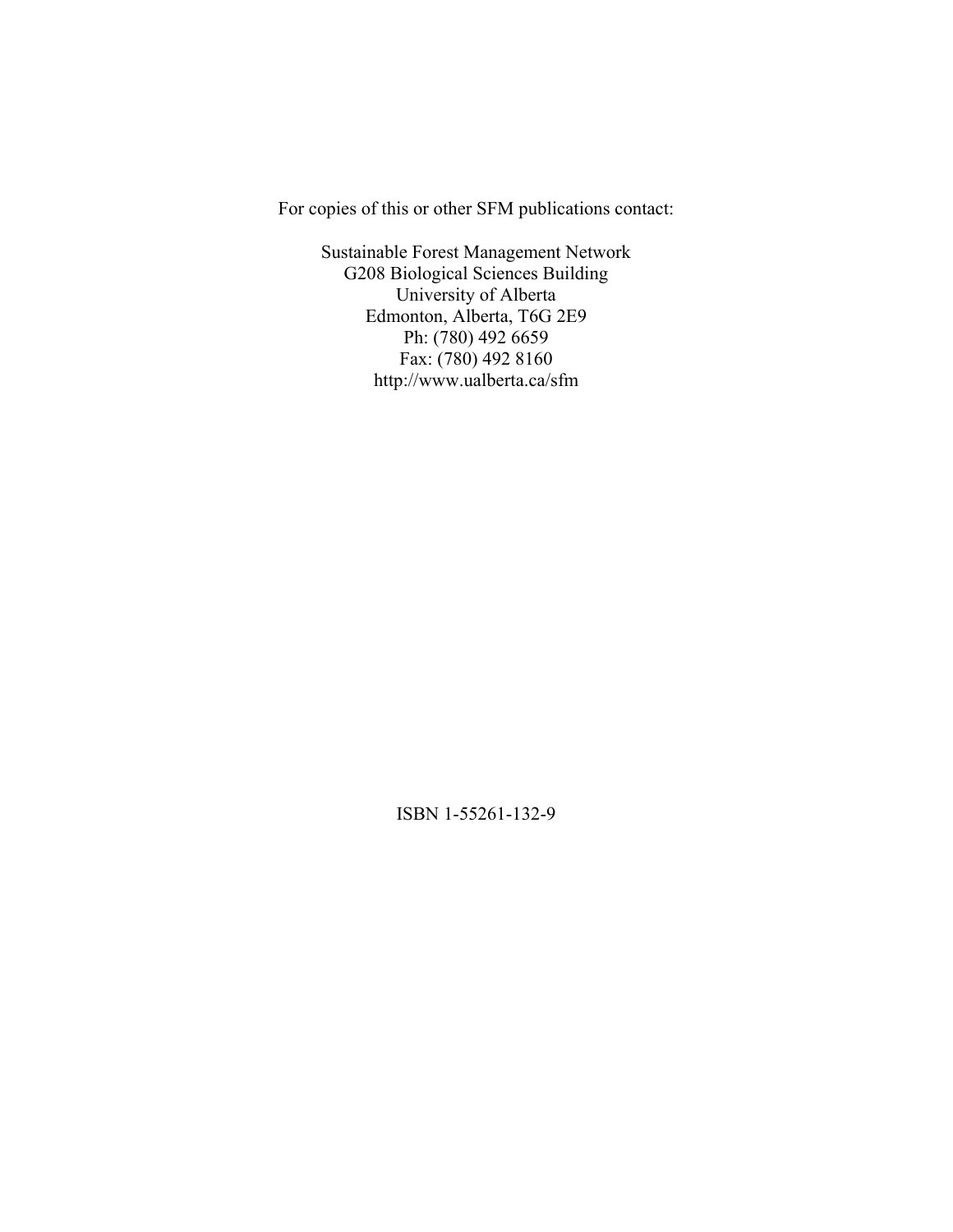# **Integrated Resource Management in Alberta's Boreal Forest: Opportunities and Constraints**

by

**Norah MacKendrick, Colette Fluet, Debra J. Davidson, and Naomi Krogman** Department of

Rural Economy, University of Alberta

and

**Monique Ross** 

Canadian Institute of Resources Law

**May 2001**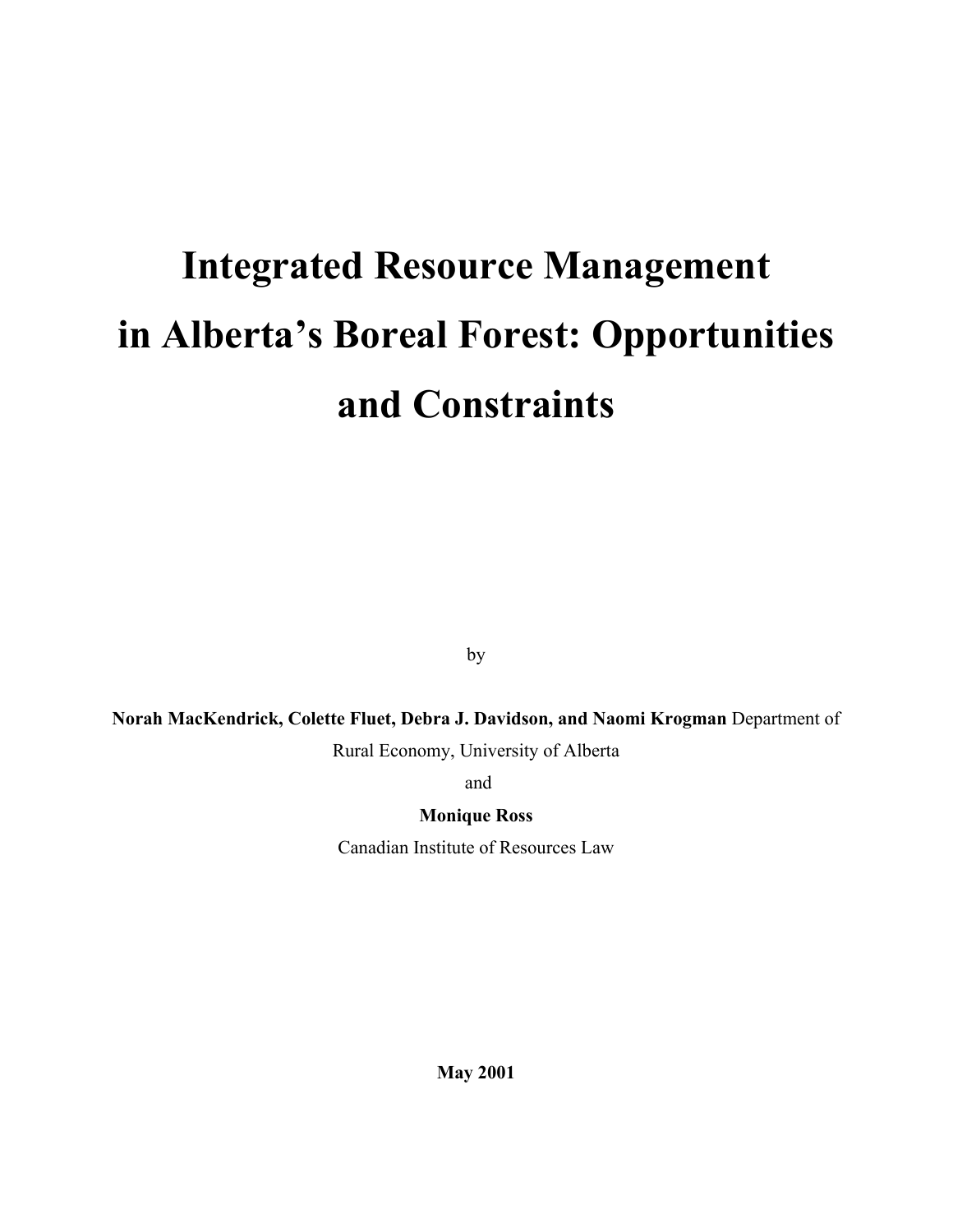#### **INTRODUCTION**

Growing alarm regarding the cumulative impacts of rapid resource development in the boreal forest region of Alberta has encouraged scrutiny of the policy and management regimes associated with resource development activities. In particular, the tendency for the provincial government of Alberta to allocate multiple resources to a range of users on the same land base, while at the same time regulating these uses separately, may exacerbate cumulative impacts, and contribute to conflicts among resource users. Presently, the boreal forest is undergoing industrial development from agriculture, coal and peat mining, oil and gas activity, timber operations and human settlements (Strong and Leggat, 1992; Natural Resources Service, 1998). Starting in the 1940s, conventional oil and gas activity has profoundly impacted this region through the creation of well-sites, seismic lines, and pipelines (MacCrimmon and Marr-Laing, 2000). These developments, along with cut-blocks and access roads from timber operations, have fragmented the forest. As well, agricultural and human settlements have caused permanent removals of forest. Consequently, the ecological integrity of the boreal forest region is seriously compromised, and conflicts over land and resource uses are increasing.

Integrated resource management (IRM) is a relatively new concept in landscape management that has been proposed as a solution to multiple use conflicts, by providing a coordinated management plan for multiple resource extraction in the boreal forest (Koning, 2001). Though various definitions of IRM exist, in general it involves the coordination of two or more industries operating on the same land base, with the goal of reducing the overall impact of industrial activity and incorporating a range of ecological, social and economic values (Mitchell, 1986). The government of Alberta has supported the concept of IRM through various mission statements aimed at promoting sustainable development. Such initiatives, however, have not yet been applied to any significant extent, largely due to the limited understanding of how to effectively implement IRM in Alberta's boreal forest.

This report contains the initial findings of research currently in progress on the opportunities and constraints associated with implementation of IRM in the boreal region of Alberta. In Section I, we review Alberta's current natural resource policy regime, with particular focus on the regulation of planning and development in the timber and conventional oil and natural gas industries. Because oil sands development is characterized by a distinct set of regulatory mandates and inter-industry relations, we will not be addressing oil sands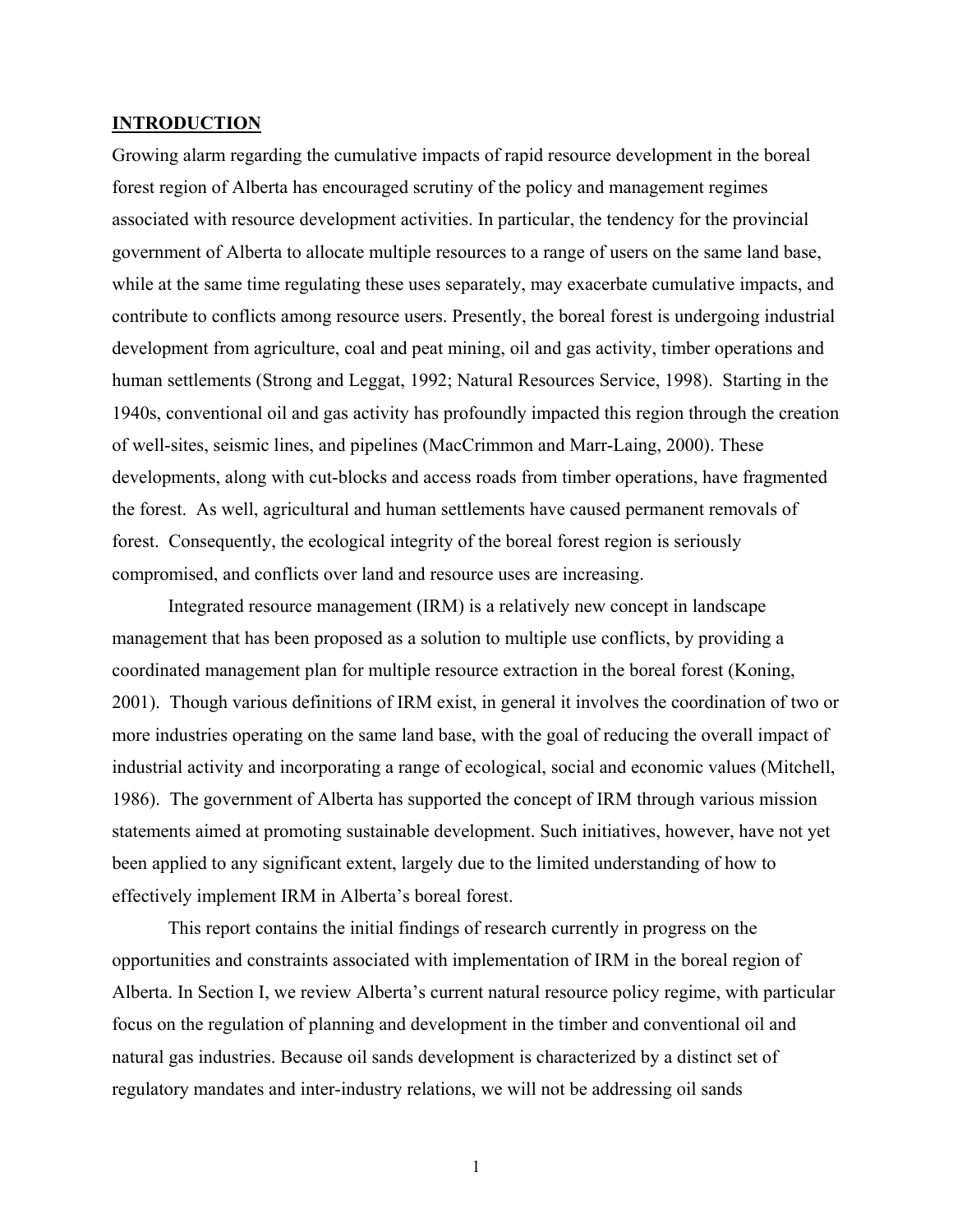development in the current paper. The information in this report was compiled from numerous government documents and reports, as well as several information sessions with representatives of these industries and their regulatory bodies. We then turn to existing relations among oil and gas and forestry companies, highlighting the degree to which the nature of the resource and current policy may lead to conflicts among users, discussed in Section II. In Section III, we will discuss a handful of current IRM projects that a number of government and industry actors have undertaken in recent years. In the final Section (IV), we will draw initial conclusions regarding the potential for broader implementation of IRM in northern Alberta, and outline future research steps for this project.

#### **I. ALBERTA'S NATURAL RESOURCE POLICY REGIME**

The vast majority of resources in northern Alberta, including land, trees, minerals, animals and water, are owned by the Crown of Alberta. The provincial government has the right to make laws in relation to the development and conservation of its natural resources. A variety of statutes and regulations enable the relevant Ministers to dispose of the Crown's interests in land and resources. Crown land can be conceptualized as a bundle of natural resource rights, which are parceled out in a piecemeal fashion to individual users. For example, the rights to cut timber can be allocated to a forest company, while the rights to develop an oil pool beneath the surface can be allocated to an oil company. The rights to hunt on that same land base can be allocated to yet another set of users. Statutes and regulations governing the disposal of natural resource rights are resource-specific, and thus involve distinct processes for each resource. As a result, there are considerable differences in the policy regimes of different resource sectors, particularly between those pertaining to the oil and gas and forest sectors.

#### **Alberta's Forestry Policy Regime**

#### *Forestry in Alberta*

The first Forest Management Agreement (FMA) in Alberta dates back to 1954, with North Western Pulp and Power Ltd. in Hinton (Pratt and Urquhart, 1994). Forestry did not gain momentum in Alberta until the mid-1980s, following efforts by the provincial government to diversify Alberta's energy-dependent economy following a devastating crash in oil prices. The provincial government encouraged international investors to establish pulp operations in Alberta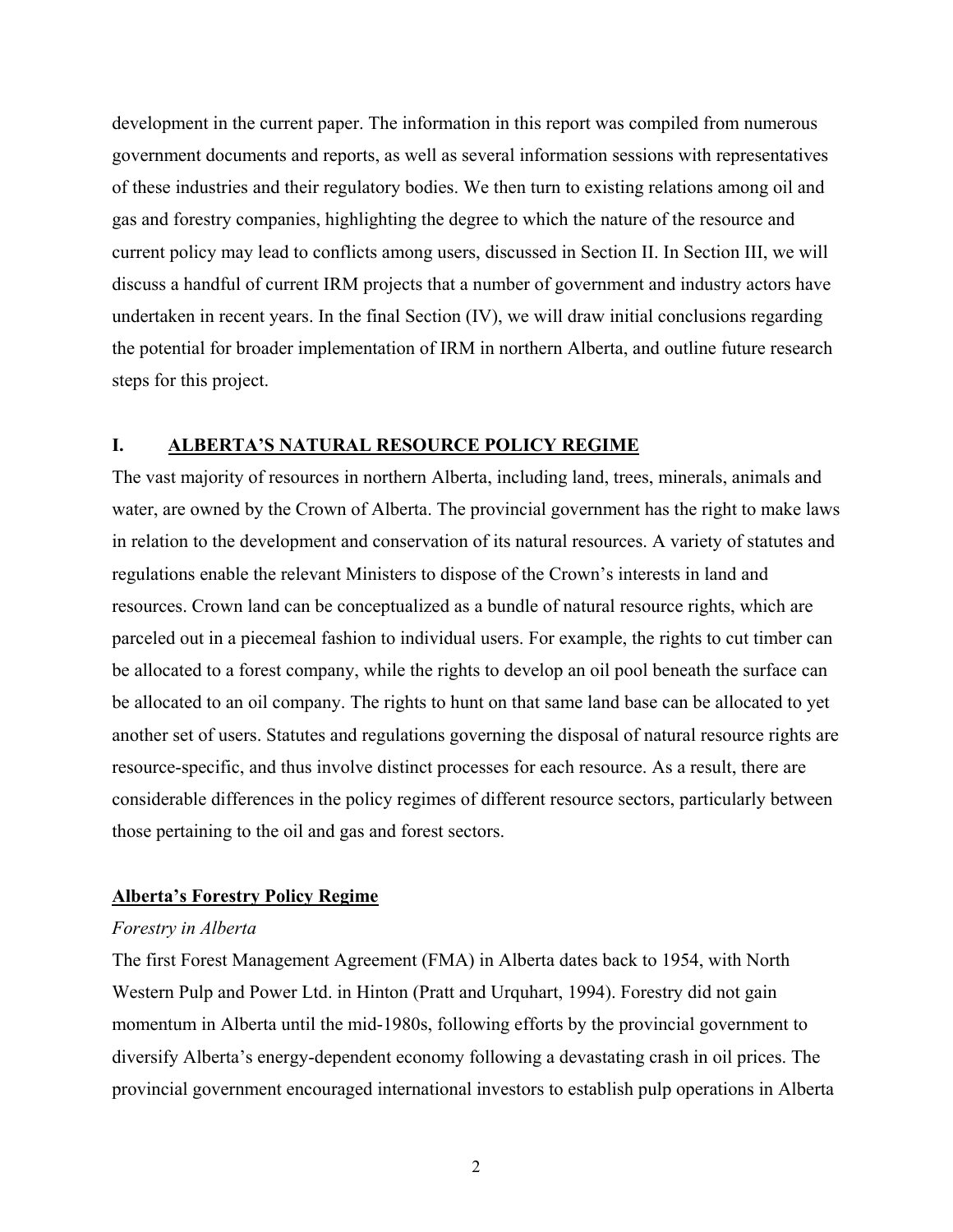by ensuring large allocations of timber and providing generous loans for infrastructure. In response, over six FMAs and accompanying pulp mills were negotiated between 1986 and 1993, encompassing an area equal to that of Great Britain (Pratt and Urquhart, 1994: 5-6).

The rapid development of the pulp industry in northern Alberta has had a dramatic impact on the provincial economy as well as the forest itself. Between 1984 and 1995, allocation of the provincial Annual Allowable Cut increased from 30 to 85 percent (Alberta Environmental Protection, 1996a). By 1992, the forest industry's revenue growth exceeded that of most other natural resource industries (Canadian Forest Service and Alberta Environmental Protection, 1994). Employment in the forest sector in Alberta has likewise increased significantly, with direct jobs in 1999 totalling 24, 300, compared to 10,000 in 1989 (Canadian Forest Service, 1990: 15; Canadian Forest Service, 2000: 27). The forest industry nonetheless plays a rather modest role in Alberta's economy in comparison to the oil and gas industry. In 1999, the energy industry, including natural gas, crude oil, coal, sulphur and liquefied petroleum gases, comprised 20 percent of the province's 115.4 billion dollar GDP, while forestry comprised approximately 2 percent (Haynes, 2001). In the same year, natural gas accounted for 9.71 billion dollars of Alberta's major product exports and crude petroleum accounted for 7.73 billion dollars, for a total of 17.44 billion dollars. In comparison, forest products accounted for only 3.02 billion dollars of Alberta's major product exports (Economic Development, 2000:5).

#### *Allocation of Tenure*

The Crown disposes of Alberta's timber resources to operators by charging a stumpage fee for the trees harvested. In exchange, timber operators are allocated the rights to timber according to one of several possible timber disposition arrangements. Timber dispositions can be organized into two categories: area-based and volume-based. Forest Management Agreements (FMAs) are area-based dispositions, allocating the right to harvest and grow timber within a defined geographic area, as defined by a management plan that ensures sustained yield. These agreements grant a 20-year lease to the timber operator, with the option to renew at the end of this term. There are currently 21 FMAs in Alberta (Schneider, 2001). As of 1996, FMAs accounted for 48 per cent of Alberta's allocated timber (Alberta Environmental Protection, 1996b).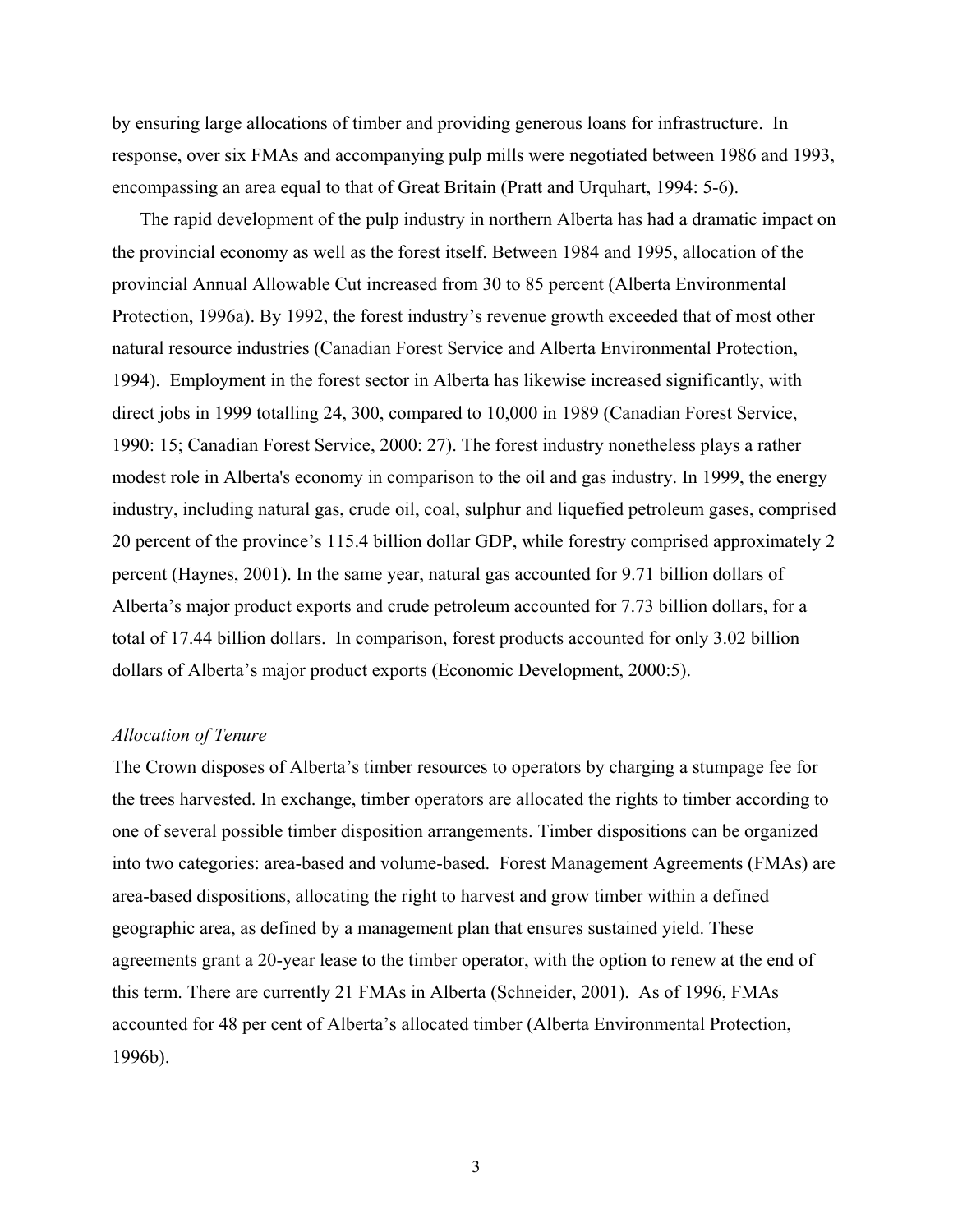Volume-based dispositions include timber quotas or volume licenses and timber permits. The Timber Quota system was introduced in Alberta in 1966, giving quota holders the right to harvest a certain volume of timber from a specified location for renewable periods of 20 years. Timber Permits, on the other hand, are short-term agreements, usually under five years, that allocate a much smaller volume of timber than a quota, and are allocated to small operators or communities (Ross, 1995). Prior to the 1980s, volume-based permits were the predominant form of timber lease in Alberta and accounted for only a small portion of the province's forest reserves. With the rapid expansion of the pulp industry, however, volume-based timber allocations have declined in proportion to allocations to FMAs in Alberta. By 1996, after most existing FMAs had been established, quotas accounted for only 32 per cent of Alberta's allocated timber (Alberta Environmental Protection, 1996b).

Timber dispositions can also specify the type of timber to be extracted, allowing an operator to harvest either deciduous or coniferous species or both. Thus, in a single area, several dispositions can exist for timber alone. A timber quota holder, for example, may harvest the deciduous species in an area where an FMA holder has the rights to the coniferous species.

The maximum volume of timber that can be harvested is determined by the Annual Allowable Cut (AAC) for both volume-based and area-based dispositions. Operators can be penalized if harvest varies by more than ten per cent of the AAC (Ross, 1995:147). The AAC is established by the provincial government and can fluctuate depending on other allocations to forest tenure holders as well as changes in timber demand (e.g. a new production facility) (Alberta Environmental Protection, 1996a).

#### *Operations and Land Management Responsibilities*

Timber operations require considerable planning and infrastructure. Harvest planning for sustained yield typically entails timber growth projection cycles of anywhere from 20 to 240 years in length (Alberta Environmental Protection, 1996a). Road networks are established and regularly maintained for the transport of timber and machinery. As well, production facilities required for processing the timber, such as pulp mills and sawmills, are technology- and capitalintensive, requiring significant financial commitments.

The management responsibilities assigned to timber operators vary according to the type of timber disposition. In exchange for the rights to the timber, an FMA holder is responsible for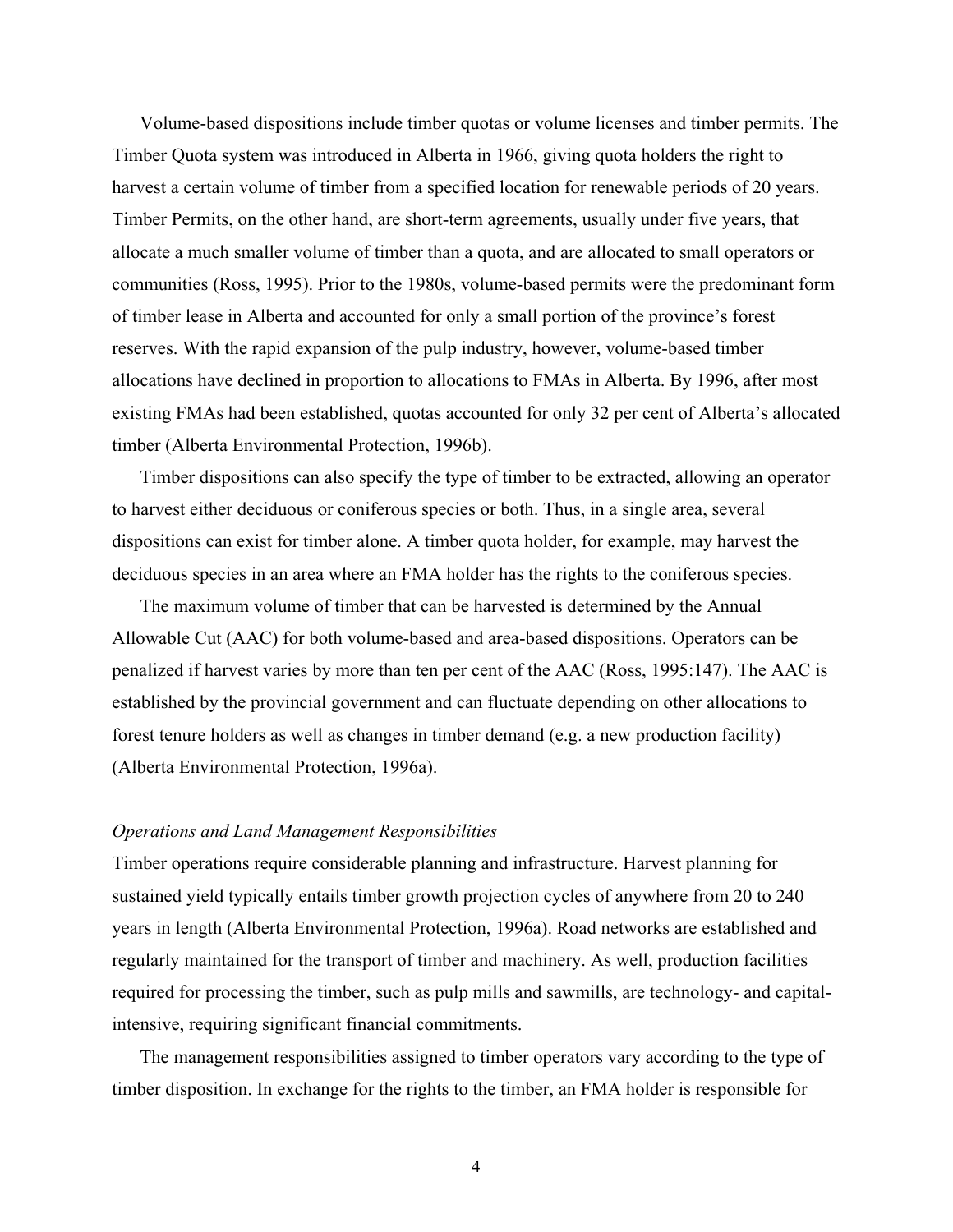several aspects of land management for the entire FMA, including reforestation and environmental protection (Ross, 1995). Companies develop annual operating plans that describe harvesting methods and proposed developments such as roads, as well as provide a strategic management plan describing management objectives and proposed developments for the lifetime of the FMA. An FMA holder has the responsibility to develop all necessary wood-processing facilities, such as pulp mills. In addition, yearly fees for land rental and fire protection are charged to FMA holders. The government historically has provided grants and loans to timber operators for certain management obligations, as a means of encouraging industrial forest development (ibid.).

Compared to FMA holders, quota holders have few forest management responsibilities. They are required to prepare annual operating plans associated with timber harvest, but the province assumes responsibility for overall land management (Ross, 1995). Volume-based licenses generally do not require the construction of a production facility; rather an existing production facility must be identified that will be supplied by the licensee's timber (ibid.). Recently several facilities have been built as a result of new quota allocations.

Overall, the extent to which the current allocation of land management responsibilities incorporates all ecological and social values of the forest is questionable. FMA holders and the provincial forest managers are the only actors with mandated responsibility for land management, but the primary philosophy directing land management by these actors is sustained yield, whereby the land base is managed for the maximum perpetual extraction of timber (Lukert, 1996). This philosophy is meant to ensure a continuous supply of timber, but does not consider other forest values such as wildlife, water resources, biological diversity, or recreation. Other forest values are *recognized* in forest management, as FMA holders are asked to mitigate impacts of their activities on these values, but the extent to which forest operators manage *for* these values remains quite variable (Land and Forest Service, 1998).

#### **Regulation of Oil and Gas Development**

#### *Oil and Gas in Alberta*

Alberta lies in the Western Canadian Sedimentary Basin, and its borders encompass numerous oil and gas fields, as well as oil sands deposits. Alberta's boreal forest contains 80 named oil fields and 306 natural gas fields (MacCrimmon and Marr-Laing, 2000:14), and four oil sands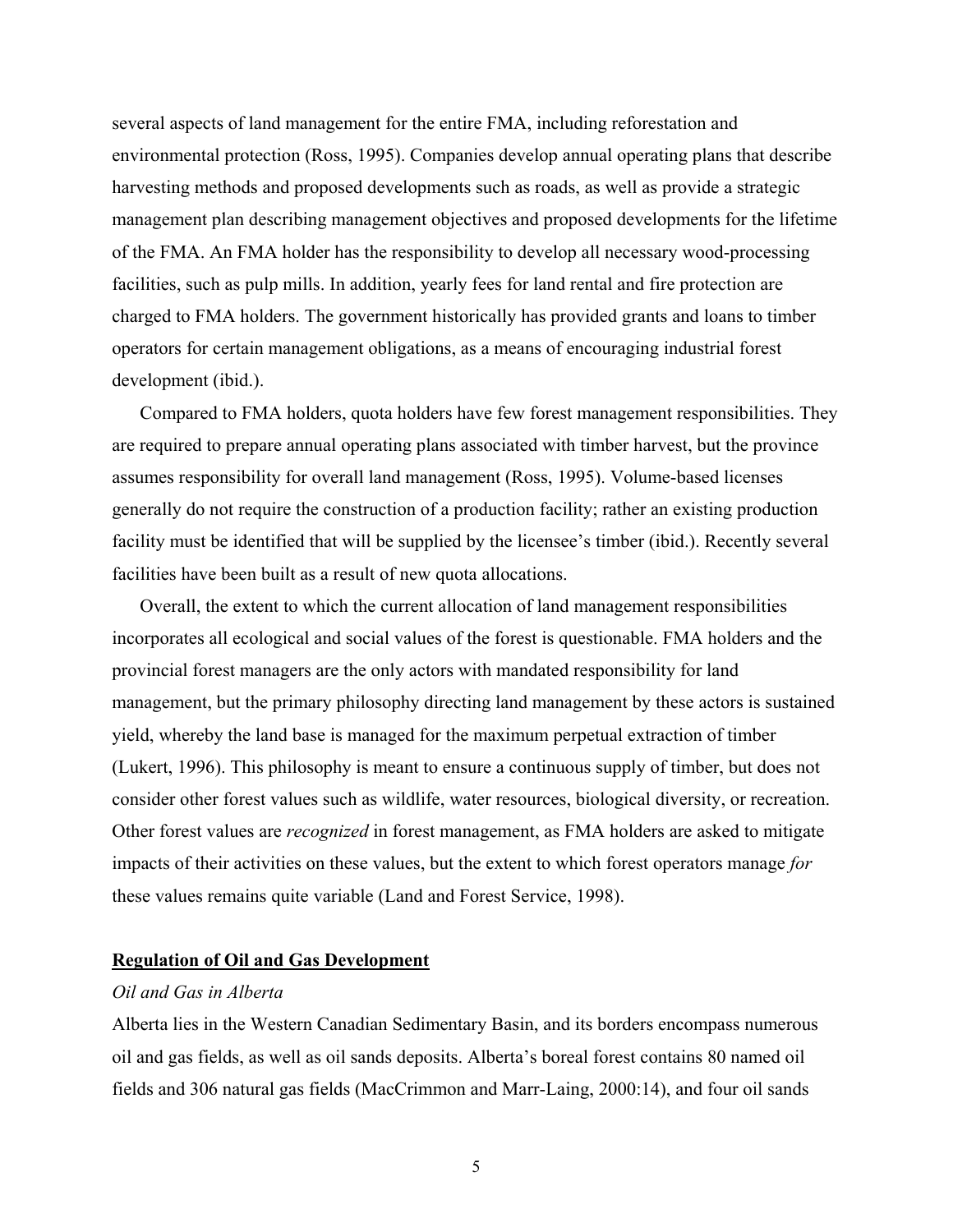deposits: the Athabasca, Cold Lake, Buffalo Head Hills and Peace River deposits (Petroleum Communication Foundation, 1999).

There are several different types of reserves that may be cited when talking about oil and gas resources, such as proved reserves, probable reserves, or established reserves. Provincial governments will most often cite *established reserves,* which include that portion considered recoverable using current technology, and under present and anticipated economic conditions. Established reserves for natural gas—an estimated 1284 billion  $m<sup>3</sup>$  (Government of Alberta, 1998)—include *proved reserves* which are currently available for production, and approximately 50 per cent of *probable reserves,* which are reserves believed to exist in sufficient amounts to be economically recoverable (Petroleum Communication Foundation, 1999:57). Established reserves for oil total 326.8 million  $m<sup>3</sup>$  (Government of Alberta, 1998). Alberta's oil sands are estimated to contain 300 billion barrels of potentially recoverable deposits based on current technology, an amount comparable to the proven reserves of Saudi Arabia (Canadian Association of Petroleum Producers, 2001).

Considering the extraordinary volume of proved reserves in Alberta, the petroleum industry has been and promises to continue to be a vital player in Alberta's economy. In 1999, Alberta's petroleum industry accounted for 20 per cent of the provincial Gross Domestic Product (Economic Development, 2000), and directly or indirectly employed 165,000 people in 1998 (Petroleum Communication Foundation, 1999). In the same year, petroleum products, including crude oil, natural gas, sulphur and other petroleum products, made up just over half of Alberta's total exports, with a value of \$15.8 billion (Petroleum Communication Foundation, 1999). Revenue from the oil and gas industries in the 1999-2000 fiscal year was \$3.3 billion greater than expected due to high energy prices, enabling the government to eliminate net debt and make a substantial payment on accumulated debt at a rate much faster than expected (Government of Alberta, 2000:9).

#### *Allocation of Tenure*

In general, mineral rights agreements are transferable, exclusive, and relatively secure, but are of short duration, which, according to some scholars, gives the provincial government the ability to shape policy to public attitudes (Patriquin et al., 1998). The primary tenure allocations in the oil and gas industries include dispositions of subsurface mineral rights, and of surface rights.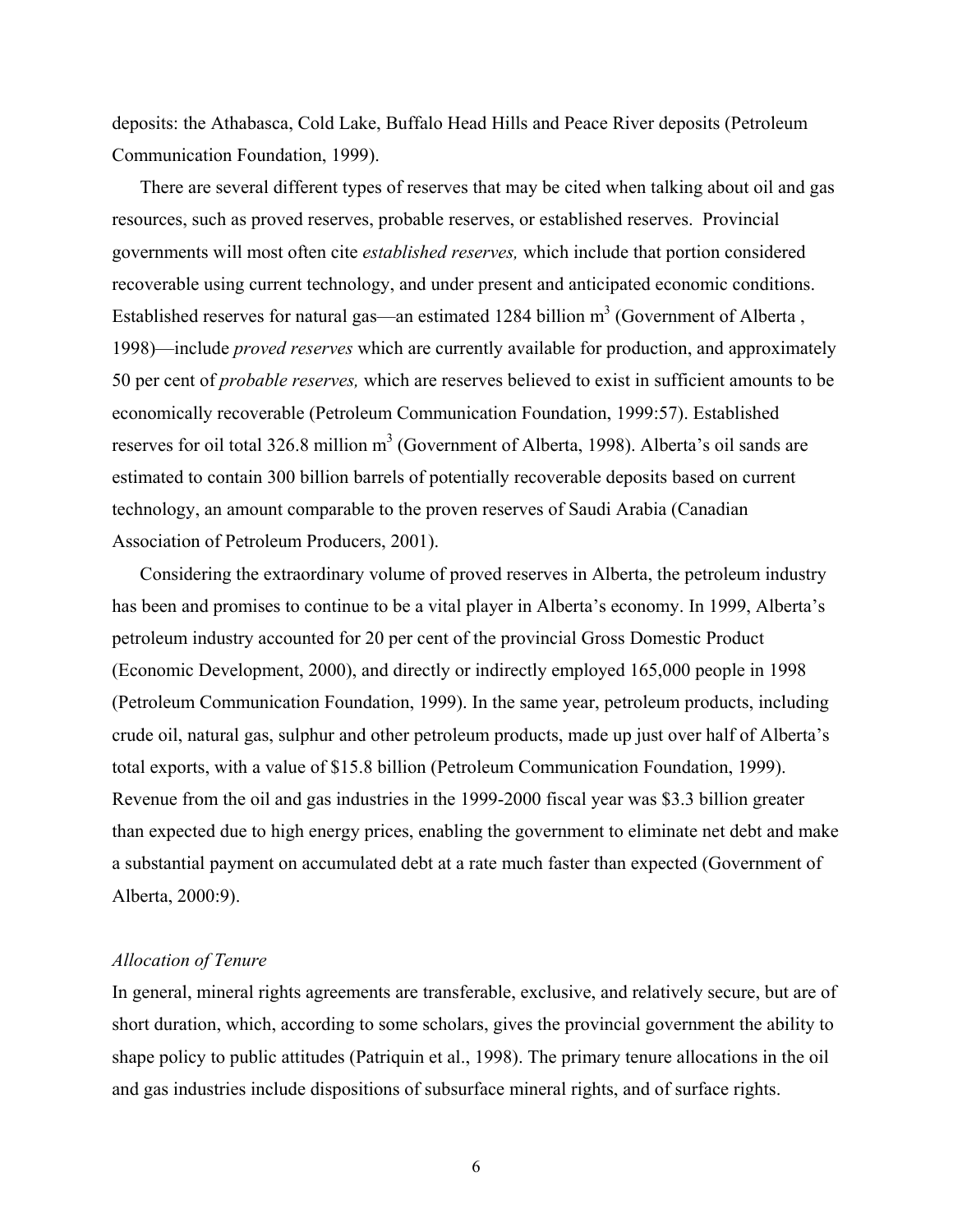Subsurface Rights: Subsurface mineral rights are granted in the form of either a lease or a license under the *Mines and Mineral Act* in Alberta. When companies submit a request for the disposition of oil or natural gas rights, the interdepartmental Crown Mineral Disposition Review Committee reviews the request, and determines whether to accept the request as submitted, attach conditions to the sale of the rights, or deny the request. This review process generally takes eight weeks before the actual posting of the sale. Notice of the sale of the subsurface mineral rights then remains posted for another eight weeks in advance of the sale date (Ponde, 2001). Sales are held every second Wednesday in Calgary, Alberta. Sealed bids are dropped off at the Calgary Information Centre of the Department of Energy before noon, and the results are announced the next morning (ibid.). In the northern region of Alberta, the initial term for mineral rights to natural gas and petroleum is four or five years, and can be renewed as long as the company can show that the area is still productive (ibid.).

A similar process of competitive bidding takes place for oil sands, but the agreements for the mineral rights to oil sands differ from those for conventional oil or natural gas. As of 1991, successful bids for relatively unexplored areas are granted a permit for five years, which can then be converted into a 15-year lease. For heavily explored areas, a ten-year lease may be granted (Patriquin et al., 1998:21).

Surface Rights: The *Public Lands Act* governs the granting of leases for surface mineral extraction. Companies must obtain a Mineral Surface Lease (MSL) from the Minister of Sustainable Resource Development and, in some cases, a License of Occupation (LOC) to gain access to the land on which they wish to develop resources. The application must be approved by the Land Administration Division of the Land and Forest Service in the department of Sustainable Resource Development. This division is responsible for reviewing a company's assessment of the potential impacts of the proposed development on the land base. The Land Administration Division takes an average of thirteen days to review an application for the development of a proposed well site, road or pipeline (Graham, 2001).

If the land is already part of a Forest Management Agreement, the operator must obtain written consent from the FMA holder. If landowners and occupants do not give consent, the mineral company may still gain access by seeking a Right of Entry order from the Surface Rights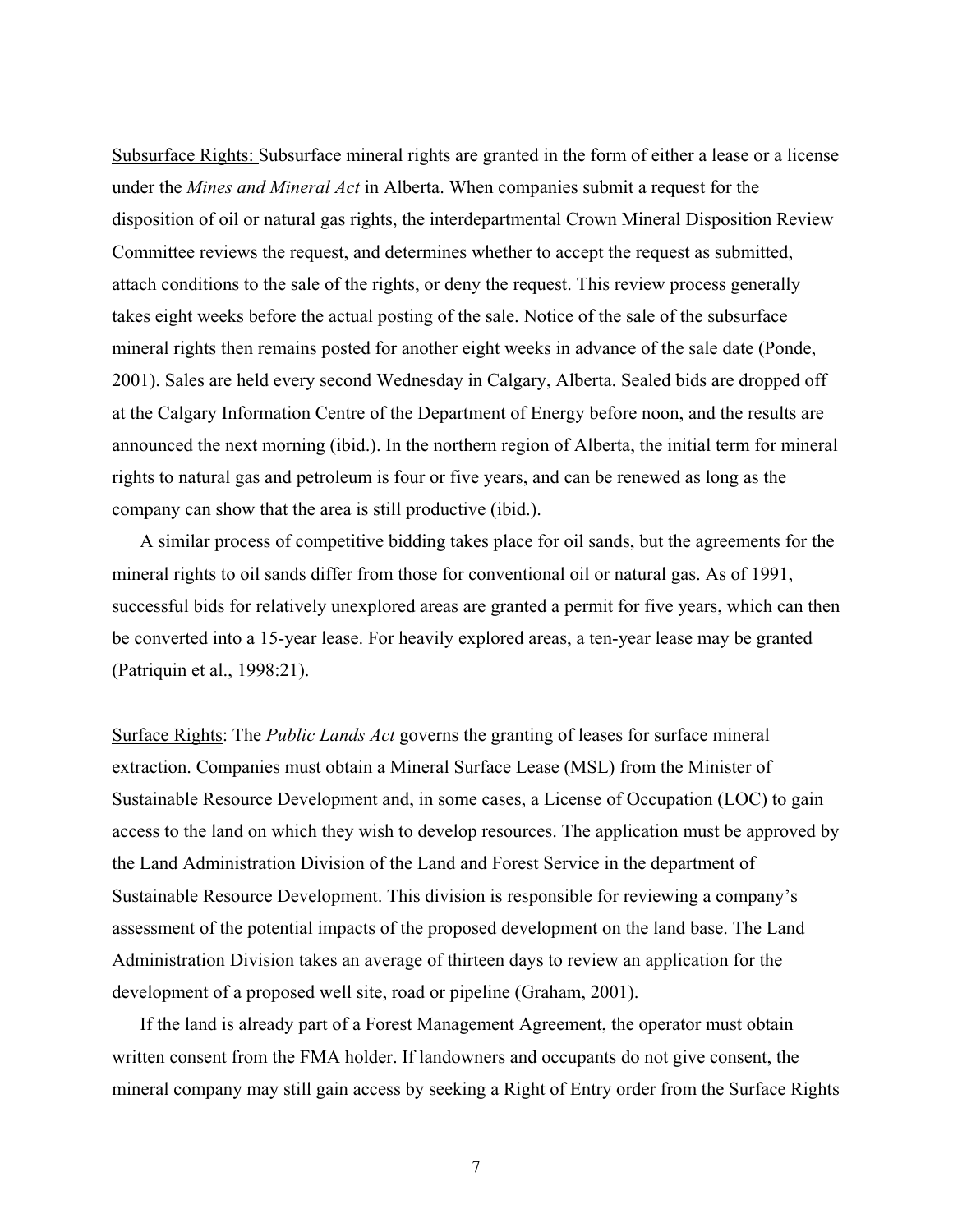Board. The Surface Lease or Right of Entry order for a site remains in effect until a certificate of reclamation is obtained from the Land and Forest Service. Until the reclamation certificate is issued, the company is responsible for the site and must continue to pay annual fees to the landowner or occupant (Griffiths and Marr-Laing, 2001:43).

#### *Operations and Land Management Responsibilities*

The development of mineral resources involves several phases: exploration; acquisition of subsurface mineral rights (discussed in the previous section); development and production; and abandonment and reclamation. Each phase is regulated under a complex set of statutes and regulations.

Exploration: Upon notice from the Department of Energy that the mineral rights for a given area will be sold, several companies may conduct seismic exploration of the land base. No license, permit or approval is needed for exploration that does not involve surface disturbance. For exploration involving surface disturbance, a company must obtain an exploration license and approval of their exploration program from the Land and Forest Service. In this process, companies must obtain permission for entry from the landowners--individuals whose names appear on the certificates of title to the land--as well as make a reasonable attempt to notify occupants--individuals other than the owner who have certain rights to the land. Companies must submit an Environmental Field Report with their application for an exploration permit, which ensures mitigation of environmental impact during all phases of the disposition. Companies must also file a Final Plan of Exploration with the Land and Forest Service upon completion of the exploration program, detailing the program that was carried out.

Development and Production: After surface rights have been acquired, the operator must apply to the Alberta Energy and Utilities Board (EUB) for all necessary drilling licenses. The EUB will approve, modify or reject applications, and can dictate the location of access road and conditions of construction. Applications for most production facilities and pipelines are also made to the EUB. Proposals for inter-provincial pipelines are handled by the National Energy Board. Lowpressure gas pipelines, on the other hand, are regulated by Alberta Infrastructure and Transportation. Applications must identify sensitive areas, document efforts to notify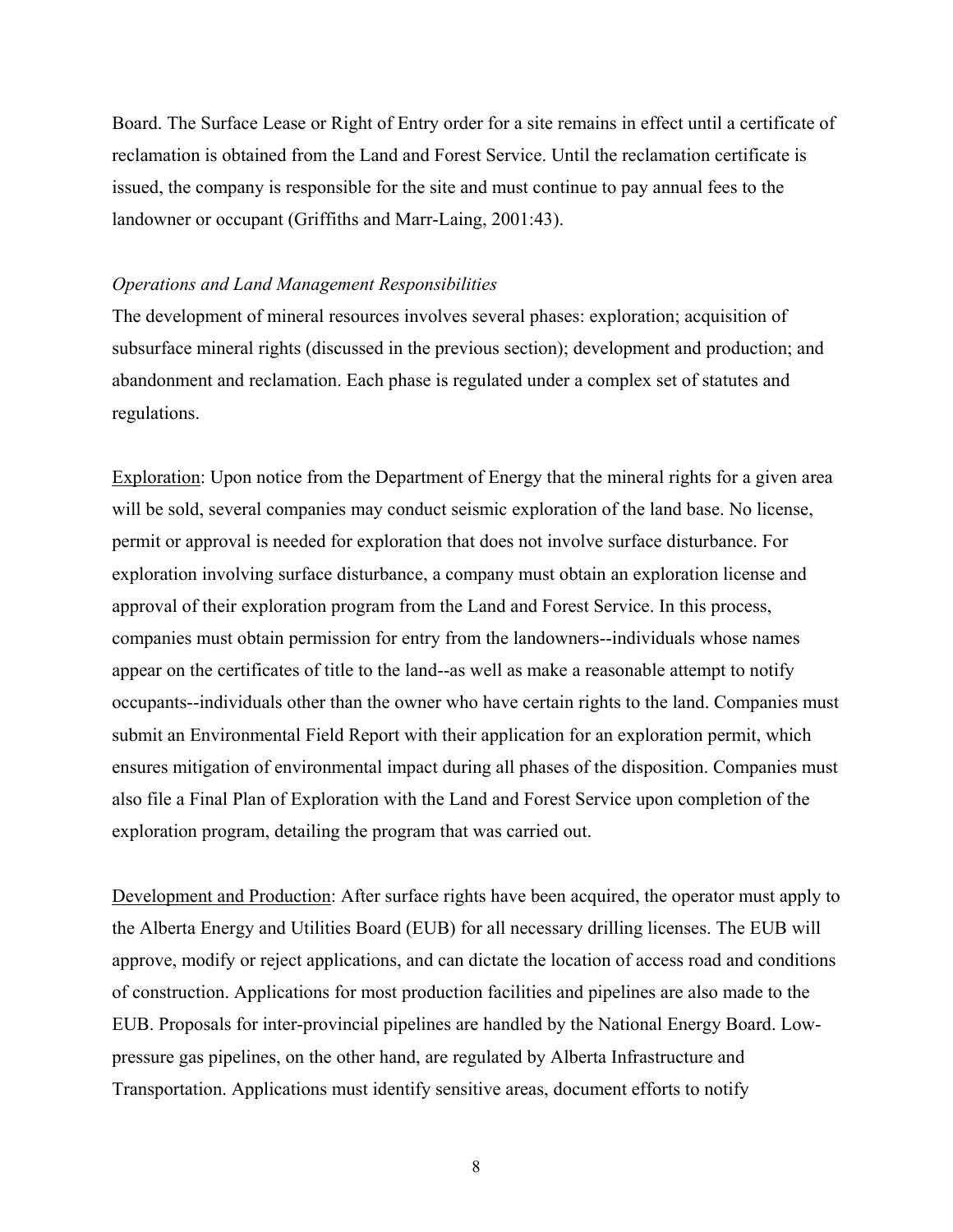landowners, occupants, and other sectors of the public, and address any outstanding concerns. Applications for pipelines require the consent of FMA holders, as well as appropriate authorities for any road crossings. Companies are required to develop the resource within the time of their lease or they will lose the rights to that resource. However, upon drilling, there is no obligation to produce if the company does not find it economically feasible.

Reclamation: Reclamation of the land after oil and gas development is regulated by the *Environmental Protection and Enhancement Act*, which defines reclamation as a process "to return the specified land to an equivalent land capability." A surface lease cannot be surrendered and a right of entry order cannot be terminated until a certificate of reclamation has been issued by Alberta Environment. Until this time, the company must continue to pay annual fees to the landowner or occupant. The company maintains responsibility for any contamination, and is responsible for ensuring acceptable conservation and reclamation for five years after the certificate is issued. On the other hand, if a company goes out of business, its wells become "orphaned," in which case the EUB pays for reclamation from the Orphan Fund, which is financed by a levy on industry (Griffiths and Marr-Laing, 2001:45).

#### **II. INDUSTRY RELATIONS AMONG FOREST AND OIL/GAS OPERATORS**

Thus far we have been discussing the policy regimes of forestry and oil/gas development separately. In the this section we will begin to look more closely at current relations among forest and oil/gas industry operators, and the conflicts that have emerged among these industries during development activities. This section is broken down into two components: an overview of some fundamental differences between these two industries, and how these differences can lead to multiple use conflicts on the ground. These conflicts have led to a growing interest in IRM, and the following section will identify several recent IRM initiatives, led by both industry and government.

#### **Basic Differences Between the Oil and Gas and Forest Industries**

Many of the fundamental distinctions between the forest and oil and gas industries are associated with the nature of the resource itself. Because mineral resources are non-renewable while timber is managed as a renewable resource, planning and development for these activities proceed along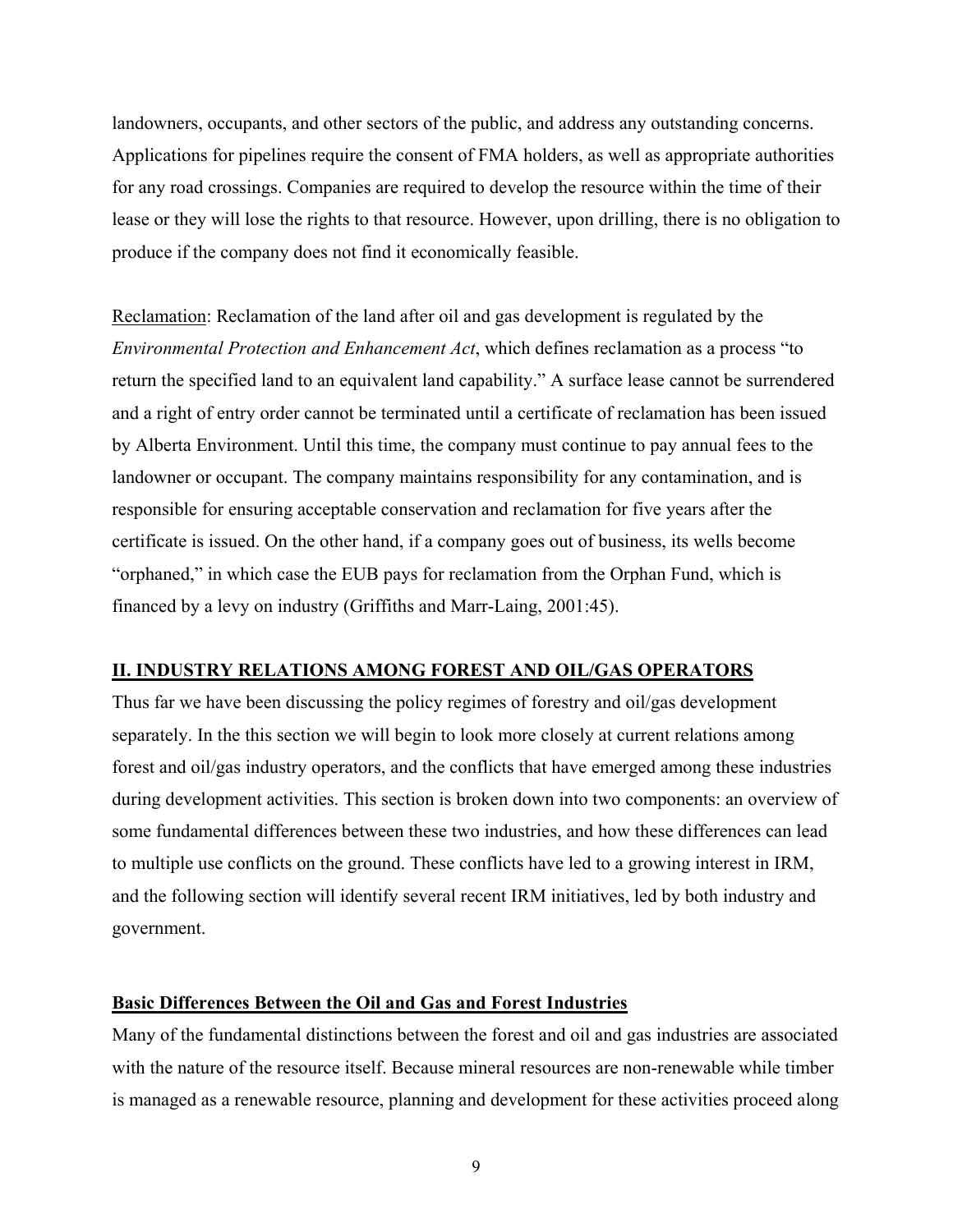distinct and often incompatible avenues. The time- frame for development and land area allocations are two of the most notable differences between these industries. The planning horizon for forest industry operators can be between 50 and 100 years and FMA holders are allocated rights to extremely large land bases. The oil and gas industries, by contrast, have a much shorter time horizon: the life-span of a typical well-site can be as short as ten years. Furthermore, with the notable exception of oil sands projects, rights can be allocated on a piecemeal basis for very small parcels of land, such as well-sites. This situation translates into the existence of numerous oil and gas operators, whose production activities fluctuate widely on the basis of current prices for these fuels.

Based largely on the distinctive planning features of these industries, the standards and requirements for resource management for the forest industry are significantly more complex than for oil and gas. Industrial forest actors, particularly FMA holders, are responsible for ensuring the sustained yield of timber supply and all the management components this entails, throughout all phases of planning and development. Furthermore, management responsibilities for the forest industry are for an extensive land base and time horizon compared to most oil and gas companies. This distinctive distribution of land management responsibility, combined with the notable difference in planning and development time horizons between forestry and oil and gas, seriously constrain efforts at multiple use planning.

#### *Difference in Policy Regimes*

Responsibility for Forest Management: Both the forestry and oil and gas industries have a considerable impact on the boreal forest, with each industry removing nearly equivalent volumes of timber each year. All industrial operators are required to mitigate the impact of their developments on the land base; however, as mentioned above, there is a significant difference in forest management responsibilities between the two sectors on a spatial scale. Moreover, there is no formal forest management mechanism applying to all oil and gas and timber companies that accounts for their combined impacts.

As a requirement of its tenure over the resource, FMA holders must outline how the impacts of timber extraction will be mitigated and environmental protection ensured in a comprehensive management plan. Called a Detailed Forest Management Plan, this plan is prepared soon after the FMA is approved by Cabinet (Land and Forest Service, 1998). It applies to the entire FMA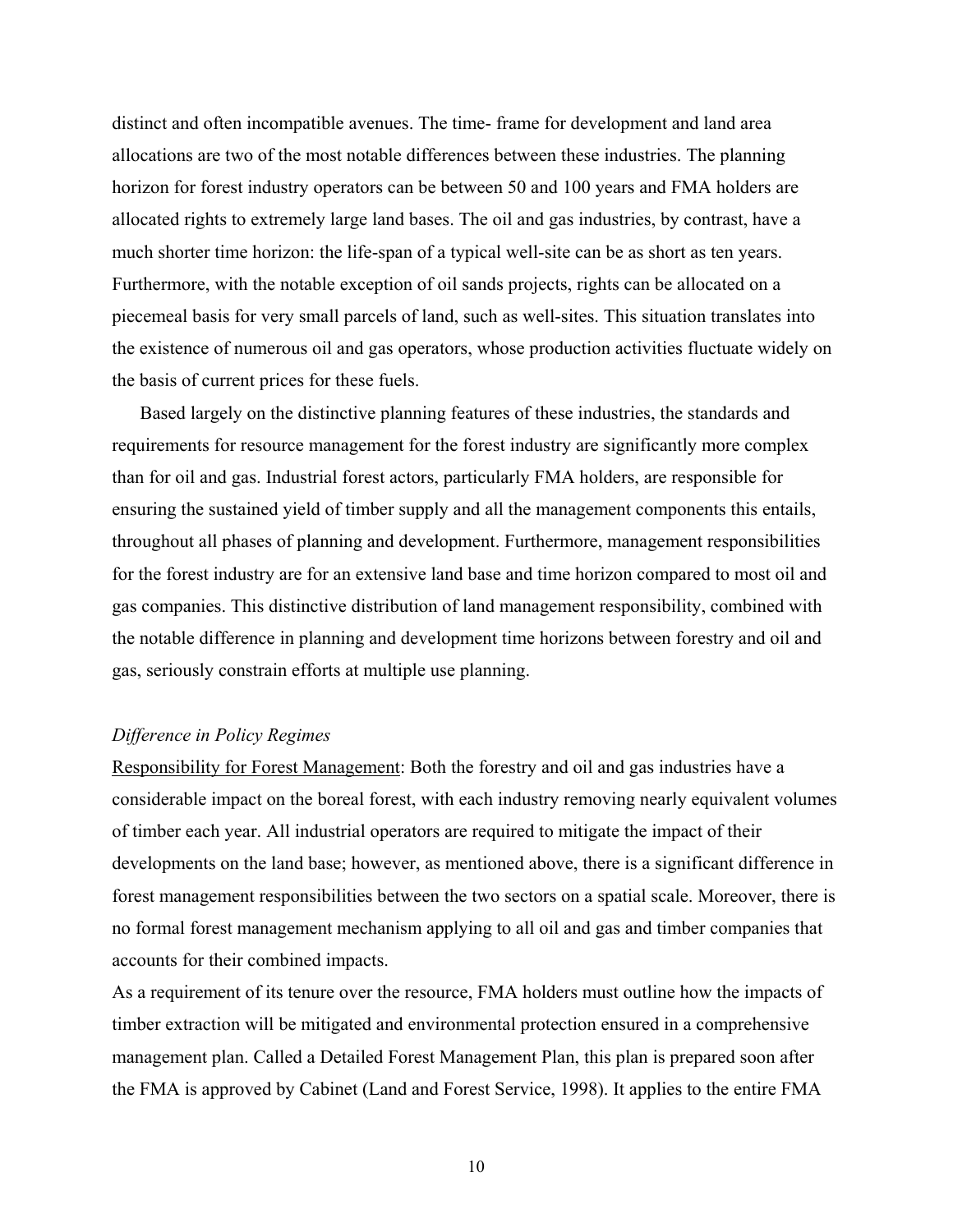and must establish a schedule of development goals for every five to ten year period of the tenure agreement. In addition to following provincially-mandated forest management practices, forest companies are encouraged to consider alternative strategies, such as retention logging or logging that mimics natural disturbance, as a means of maintaining forest health. These strategies can be frustrated by oil and gas activities occurring in the same area. Because oil and gas operators are not required to accommodate the forest planning efforts of the FMA holder, areas designated by the FMA holder for retention can be subject to oil and gas development. When this timber is removed for oil and gas developments, the value of these mitigation efforts is lost.

Forest management responsibilities for the oil and gas sector, on the other hand, include assessing and mitigating the environmental impacts of development. Their obligations are sitespecific: assessment and mitigation occurs with each application for exploration and development, and usually applies to a localized area, such as a well-site. Reclamation of developed land is part of the mitigation process and is also site-specific, as a certain area is reclaimed after extraction has ceased. Because assessment and mitigation occurs on a sitespecific basis, these measures do not account for the cumulative impacts to the land base caused by multiple oil and gas developments. This distinction in the scale of mitigation planning represents one of the most significant differences in the regulatory regimes of forest and oil and gas industries.

Time Frame for Approval: As mentioned above, the oil and gas and forest sectors work on different time frames, from the planning phase to actual development. This difference in time frames is extended to the regulatory procedures that characterise these industries. The time between acquisition of subsurface mineral rights, to the extraction of the resource, is often only three months (Fantin, 2001). The same process for industrial forest operators can take several years and involves the required forest management planning, regulatory review, and infrastructure development. For oil and gas companies, approval is sought for each phase of each development, with no long term planning required. Each phase of oil and gas development approval takes anywhere from three weeks to a few months, after the appropriate site assessments and proposed mitigation measures have been submitted to the provincial government. Operation leases for conventional oil and gas developments can be for as little as five years. By contrast, leases to FMA holders are accorded on a 20-year, renewable basis. These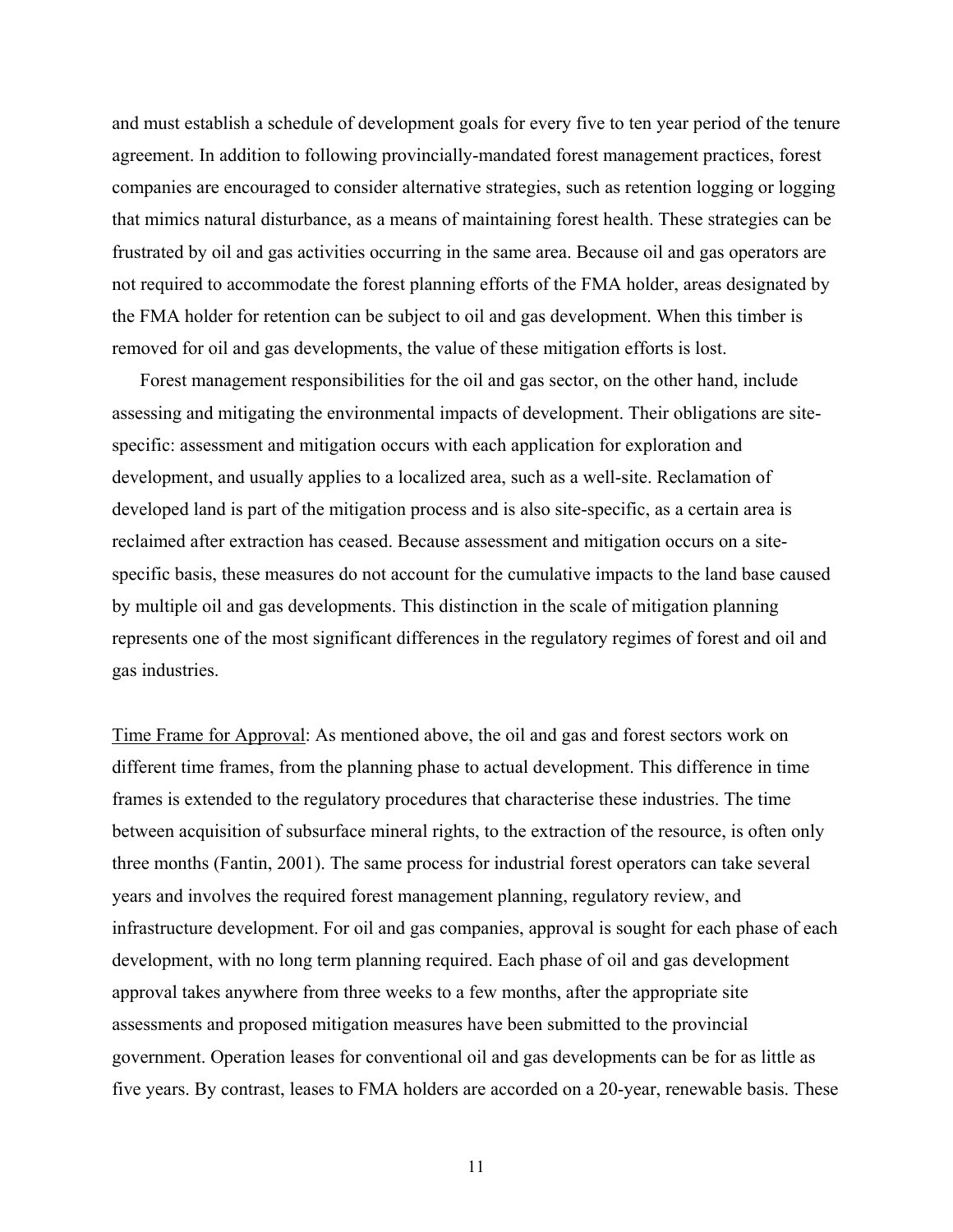industrial forestry operators must have plans for development approved by the provincial government up to ten years prior to extraction (Land and Forest Service, 1998).

Self-monitoring: The EUB and Land and Forest Service have formal responsibility for monitoring the activities of the forest and oil and gas industries. Both of these bodies have been adjusting to rather large cutbacks in resources and staffing in recent years. EUB staff are required to inspect oil and gas facilities; however, the current number of staff responsible for monitoring oil and gas developments does not allow for regular inspection (Griffiths and Marr-Laing, 2001). Cutbacks have also occurred among Land and Forest Service staff who are responsible for monitoring soil and water quality around oil and gas developments as well as approving reclaimed sites, resulting in limited monitoring and enforcement.

These cutbacks in staff have translated into an increased reliance on self-monitoring for both the oil and gas and timber industries. As the onus is on the forest industry to manage the timber on its FMA in an environmentally responsible manner and with consideration to other resource uses, the reliance on self-monitoring has resulted in FMA holders inadvertently absorbing the additional responsibility for monitoring the impacts of oil and gas activity on its land base.

#### *Public Involvement*

Mandated Public Involvement: Both the oil and gas and forest sectors are required to consult the public before they begin their operations. However, the forestry industry must continue to involve the public during throughout the lifetime of its tenure agreement, while the oil and gas industries have few responsibilities for public participation once extraction has commenced.

An FMA holder must employ some form of public participation while it is preparing its Detailed Forest Management Plan (Land and Forest Service, 1998). Recently, the provincial government has extended its public involvement mandate to all future FMAs, requiring the FMA holder to establish a local advisory committee to assist in forest management (Alberta Environment, 1996). Several recently negotiated FMAs, such as High-Level Forest Products Limited, now have local advisory committees. Although these opportunities present an avenue for public concerns to influence forest management, no mandate exists describing the extent to which the public should influence company practices.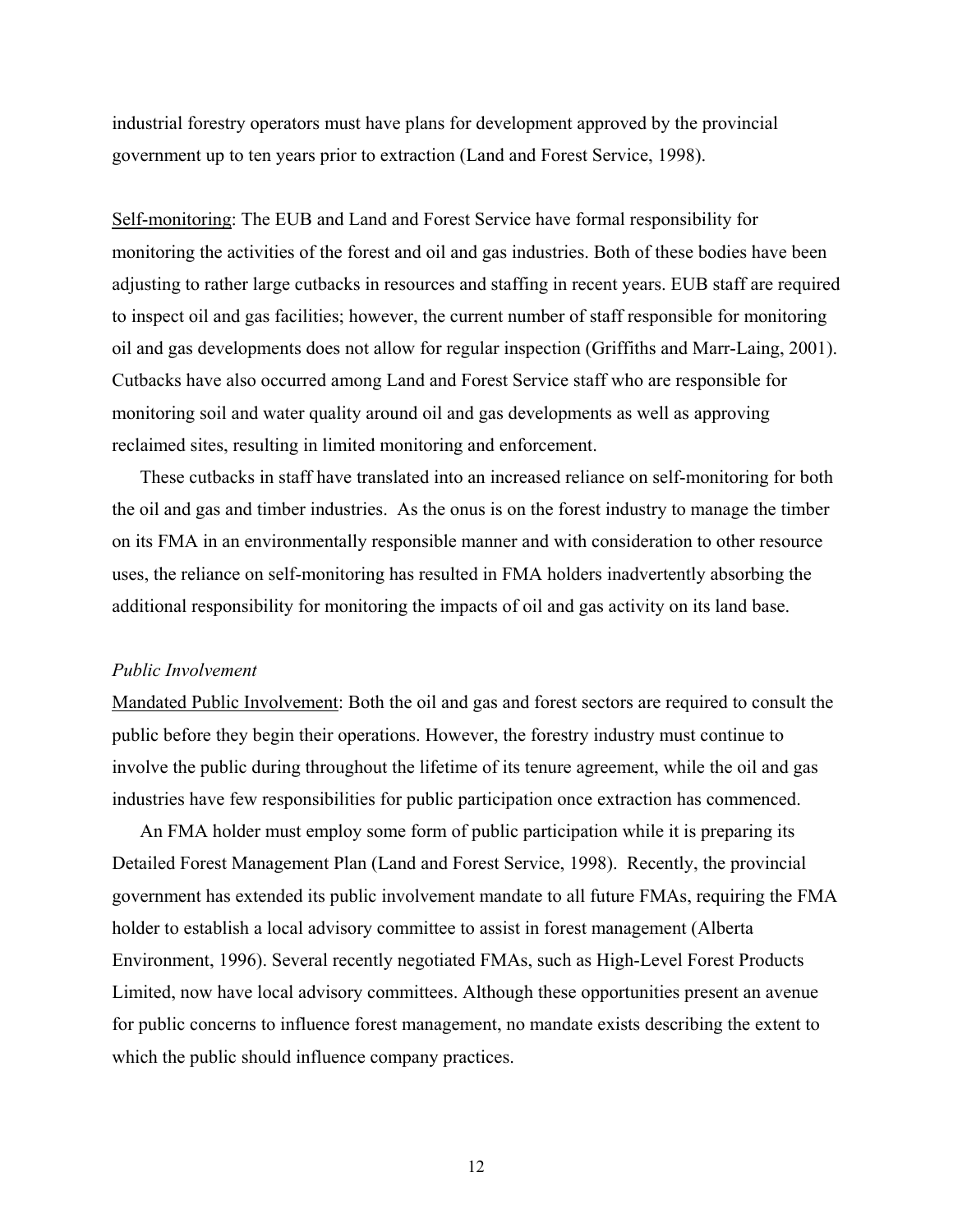The oil and gas sector is not encouraged to set up advisory committees, as is the forest industry, but instead is required to notify the public of development plans and address any concerns raised (Alberta Energy and Utilities Board, 1999:2). For the establishment of sour and sweet gas wells and test flaring, for example, companies must contact residents to inform them of the project, as well as reconcile any differences (Ulch, 2001). The only subsequent access the public has to oil and gas operations is through an EUB appeal process, whereby the oil and gas operator in question is required to negotiate with appellants during a formal hearing.

For both sectors, the quality of public involvement is at the discretion of the company undertaking development. The government does not provide clear guidelines for public involvement and leaves considerable responsibility with industry to consult with the public before development. As a result, the extent and effectiveness of public participation varies widely in both sectors.

Public Scrutiny: The forest industry in Alberta has been the target of much public criticism over the past two decades. Environmental non-governmental organizations (ENGOs), such as the Alberta Wildlife Association, Canadian Parks and Wilderness Society, World Wildlife Fund, and the Federation of Alberta Naturalists have long been active in lobbying all levels of government for improved forest practices (MacCrimmon and Marr-Laing, 2000). In the late 1980s, many local and provincial ENGOs, First Nations and other grassroots organizations collaborated to protest the construction of pulp mills and forestry operations in northern Alberta (Pratt and Urquhart, 1994).

While the oil and gas industry has not historically received the same level of scrutiny, this is quickly changing with the increasing number of conflicts between landowners and industry over the development of sour gas wells and other oil and gas developments. If development from oil and gas and forestry increases in the boreal forest, there may be increasing public pressure on both industries, rather than on each industry separately, to address the social and ecological impacts of development.

#### **Multiple Use Conflicts**

The operation of both the petroleum industry and the forest industry on the same land base can result in various conflicts. These conflicts can be characterized as logistical or operational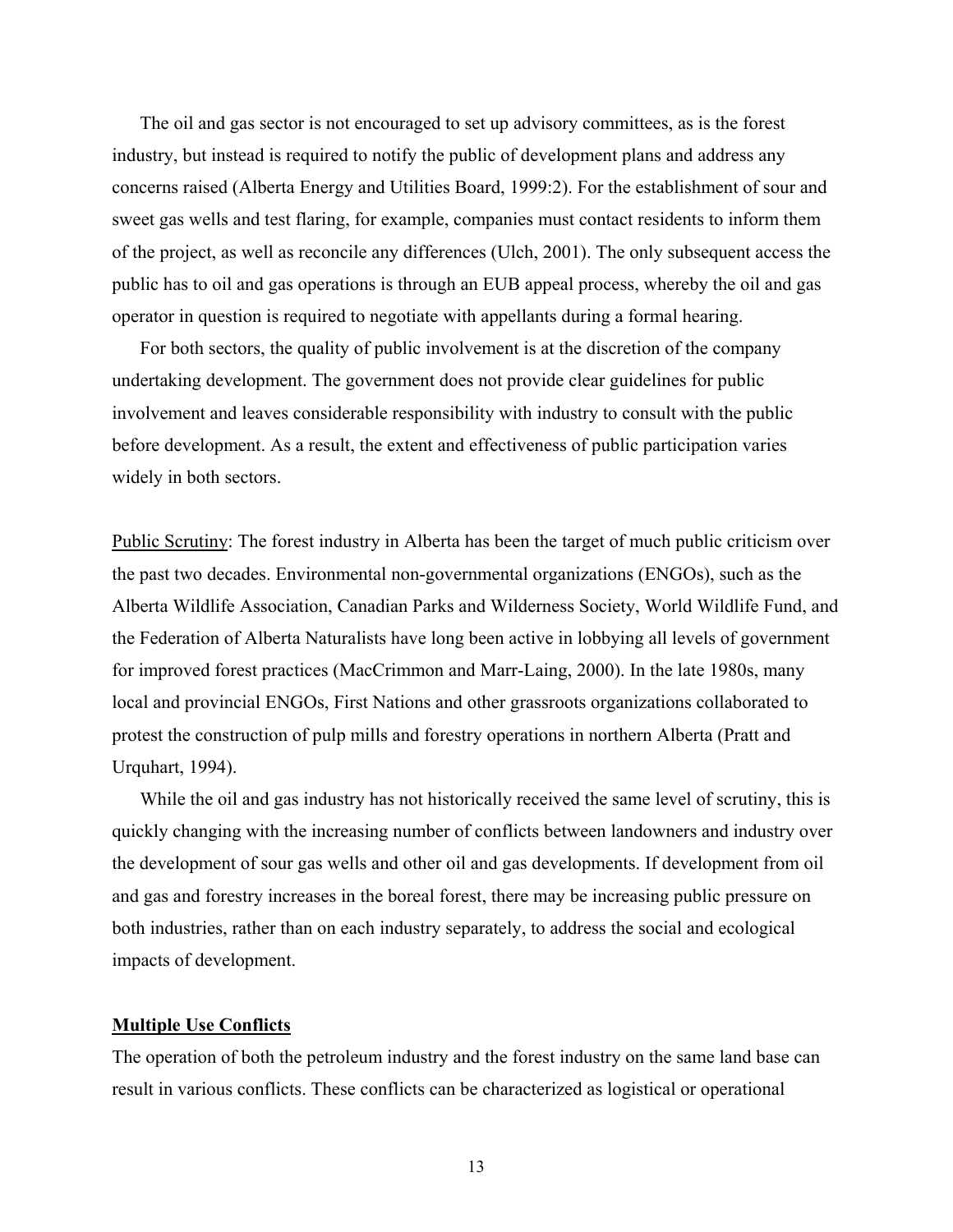conflicts, issues regarding fair compensation, and complications in planning and communication between companies.

#### *Logistical and operational conflicts*

Fragmentation of Blocks: Well-sites and pipelines are frequently located in cut-blocks of a Forest Management Area. Although pipelines are normally buried to a depth of five feet, the weight of a loaded log truck crossing over a pipeline could damage the pipe. In order to haul wood out of a cut-block with a pipeline running through it, FMA holders must construct a crossing of two or three feet of logs and dirt over the pipe. Another solution to this problem would be to bury the pipe at a much greater depth (nine metres) at known crossing areas, but this option takes coordination between FMA holders and oil and gas companies that in many cases is lacking. The increasing fragmentation of cut blocks by pipelines complicates the logging operations of the FMA holder.

Access: The construction and use of roads are other contentious issues between oil and gas companies and forestry companies. Currently, there is no legislation governing the use of access roads, although guidelines in the "Alberta Timber Harvest Planning and Operating Groundrules" state that timber operators should cooperate with other industrial operators to "coordinate and integrate their road planning and construction" (Alberta Environment 1994:31). Any coordination of road building is organized by individual companies on an ad- hoc basis or through committees that have been developed in different areas of the province. Forest companies have long-term road plans that they try to incorporate into their re-forestation plans. Oil and gas companies, on the other hand, do not tend to have long term plans for development. Therefore, an excess of access roads into an area can result where there is no effort to coordinate use. In some cases, the government may impose a road use agreement when negotiations between the oil and gas and forest companies fail. For example, an oil or gas company may be forced to utilise an FMA holder's road as a condition of development.

Although efforts have been made by the industries to co-ordinate road use, conflict still exists. Both industries want roads to provide the most direct access possible to their respective areas of resource development. However their needs for roads differ significantly. For example, the sharpness of corners and degree of slopes that would suffice for oil and gas industry pick-up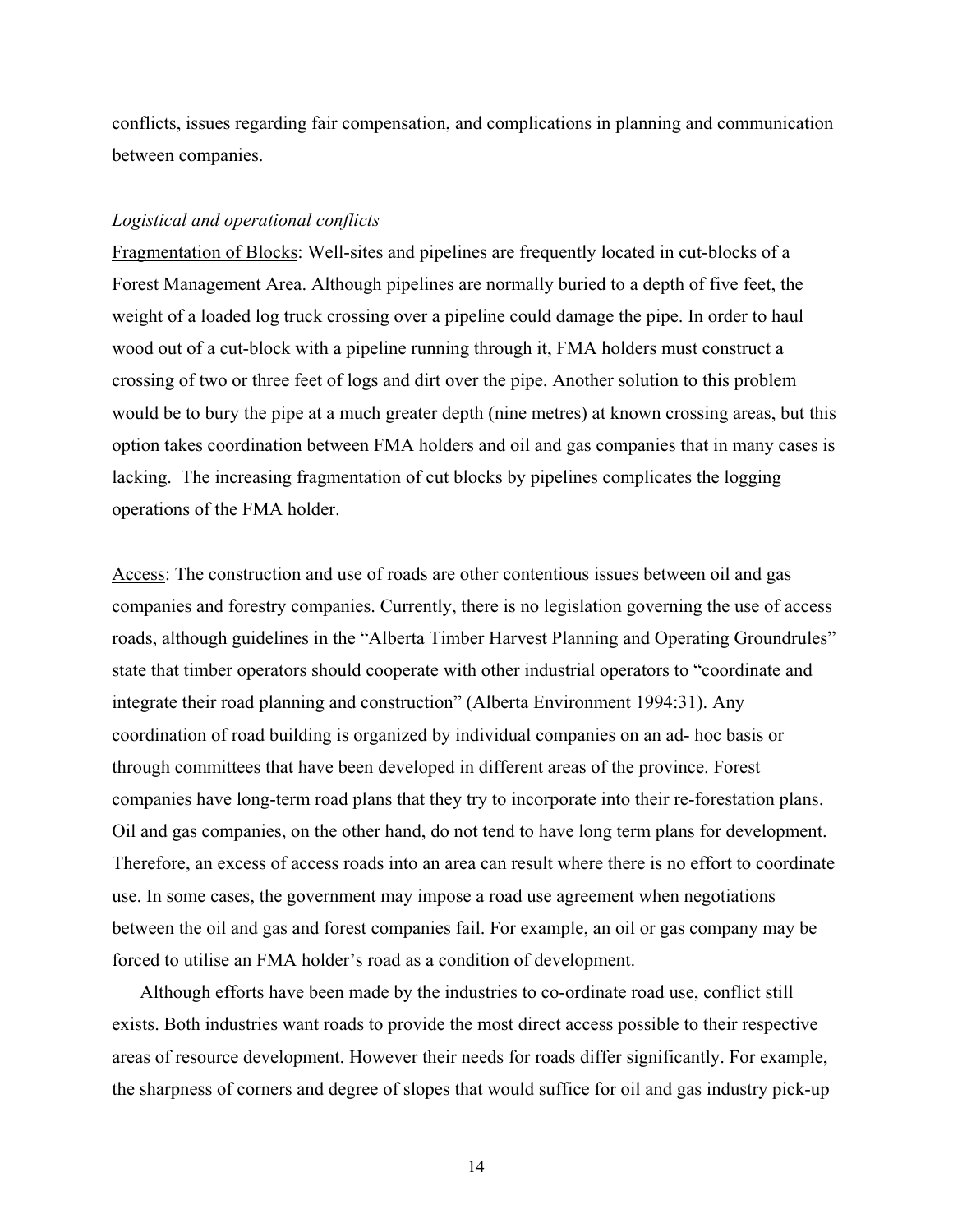trucks are inappropriate for loaded log trucks. In addition to this conflict, attempts to coordinate road use are made more challenging by the short time horizon and frequent planning changes characteristic of oil and gas development.

Coordinating salvage: Forest companies would like to salvage timber that has been cut for seismic lines and in the development of well-sites and associated facilities. Currently there are incentives for oil and gas companies to co-ordinate salvage with the forest companies, as the oil and gas companies get a rebate for any salvaged timber. However, as noted above, given the different planning horizons for the oil and gas industries and the forest industry, forest companies can find it difficult to arrange to pick up the timber on short notice.

In addition to being inaccessible to forest companies, timber from seismic lines is often unsalvageable, as the timber is usually severely damaged in the process of dragging, or skidding, logs out on a meandering seismic line. When timber is not bought back by the forest company, oil and gas companies must fully compensate the forest company for timber damage.

Some efforts have been made to minimize the number of seismic lines in a single area, the most notable being the government's "Guidelines for the Submission of the Geophysical Field Report" that requires companies to use existing seismic lines parallel to and within 400 meters of proposed seismic lines. Exceptions to this policy are made for various reasons. A gas company may argue, for example, that it is attempting to fine tune existing data for the site by cutting new lines, resulting in numerous seismic lines in one area (Cove, 2001). To further reduce the impact of seismic lines on the forest, the provincial government also encourages the use of low-impact seismic (LIS) techniques by offering a 50% rebate on timber damage compensation. LIS has many benefits, including reducing the width of seismic lines from the typical eight meters down to five meters or less, avoiding removal merchantable timber, and reducing the line of sight to less than 200 meters.

Reclamation issues: Different standards for reclamation for the oil and gas and forestry industries also create tension between the industries. Typically, reclamation is done by individual oil and gas companies and is not coordinated with other companies or with the long-term plans of forest companies. One area of contention is the lack of reclamation requirements for seismic lines, which are assumed to re-seed naturally. The seismic lines, however, provide an open corridor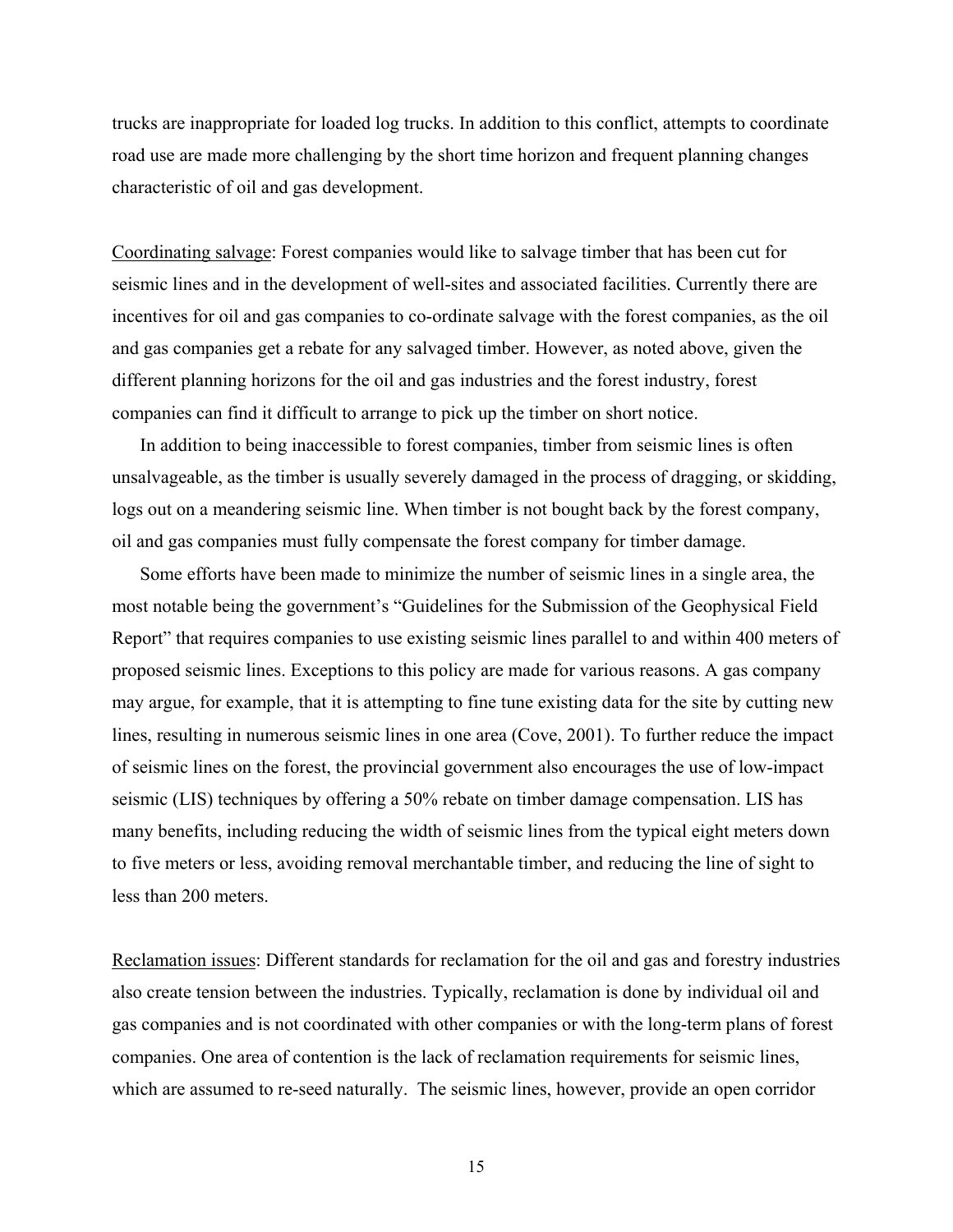for public and animal use, thereby reducing natural regeneration. In order to address this loss of timber, FMA holders would like to be able to incorporate seismic lines into their harvesting and reclamation plans, but with only 24-48 hours notice before exploration activities begin, it is difficult for the FMA holder to do so.

Reclamation of access roads is also regulated by different standards. Oil and gas companies must obtain a reclamation certificate for roads, while forestry companies do not. Many oil and gas companies avoid reclaiming their roads by turning them over to forestry companies, so long as the forest company plans to use the road within five years, as stipulated by Alberta Sustainable Resource Development.

Forest companies also try to incorporate access roads into their long-term plans so that reclamation can be done efficiently. Such plans can be stymied when an oil and gas company wants to develop an area that has recently been reclaimed. The money invested in the reclamation is then wasted as the area is opened up before the forest company can realize any benefits from the reclamation. Similarly, the reverse can occur when oil and gas companies have reclaimed an access road. This problem also applies to the reclamation of oil and gas well-sites and seismic lines. Oil and gas companies are currently required to re-seed the well-sites with grass but are not required to re-plant these areas. With their responsibility to maintain sustained yield, the onus is on the forestry companies to try to incorporate both well-sites and seismic lines into their long-term plans for reclamation. If this is not done, there is the risk that these areas will not return to productive use in the FMA.

Another issue that arises in the area of reclamation is the co-ordination between different government departments. Previously, the EUB was responsible for maintaining pipeline reclamation standards. However, recently the Land and Forest Service (LFS), now part of the Sustainable Resource Development ministry, took over this responsibility. Presently, the LFS has a shortage of qualified people to address pipeline reclamation issues. The split between the EUB and LFS responsibilities can make it difficult for companies in the field to know whom to turn to for expertise in a particular area.

#### *Compensation conflicts*

Land removals: Forestry companies are compensated for timber damage resulting from well-site, pipeline, or road development in their FMA, and often have the option to buy the timber back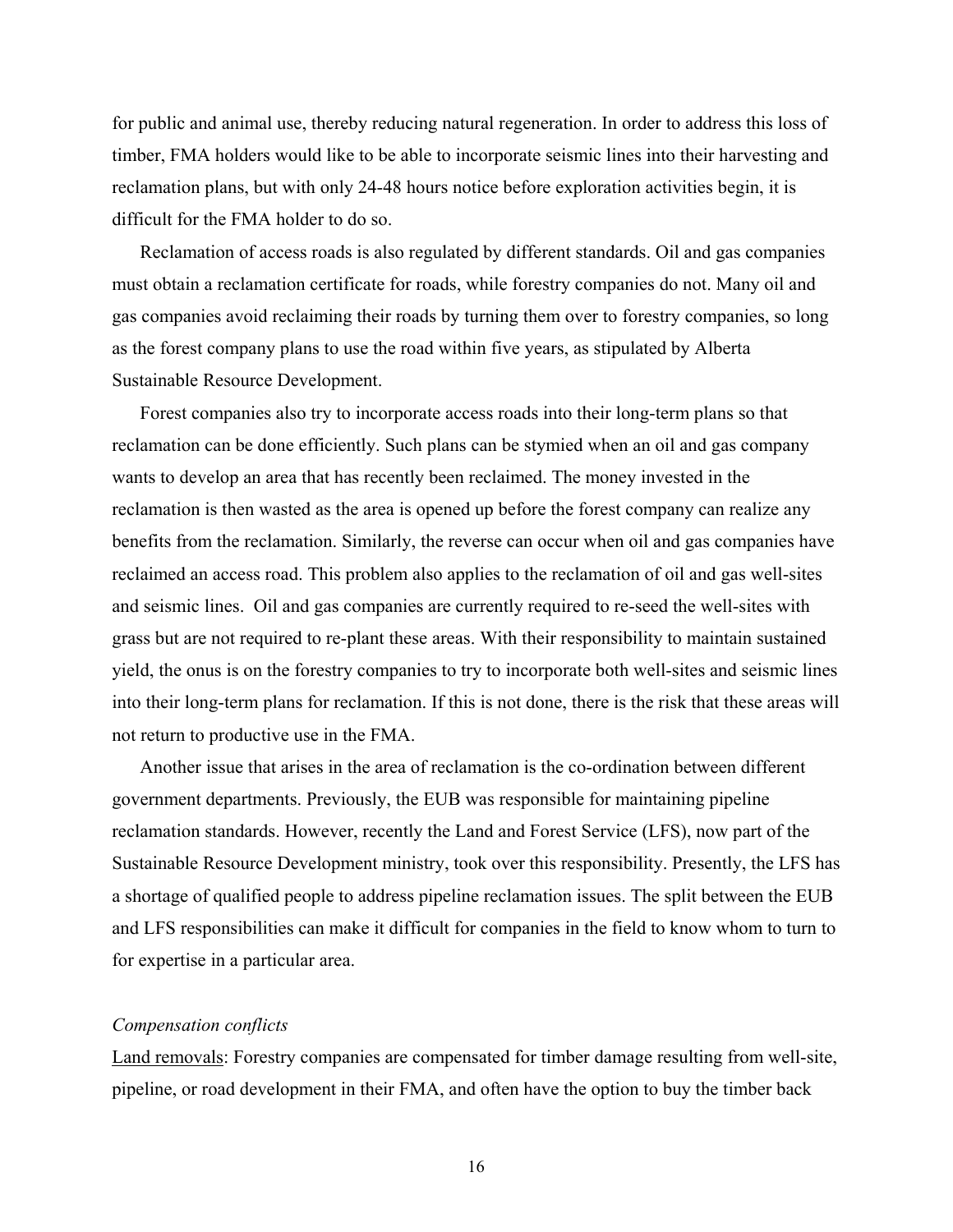from the oil and gas company. Nonetheless, they still express concern regarding permanent land withdrawals because of the loss of future productivity and the reduction in annual allowable cut. While seismic lines are expected to regenerate naturally, well-sites, roads and pipelines can usurp an extensive amount of land. Each well-site requires one hectare of cleared land and an access road, and there can be hundreds of well-sites on one FMA.

The significance of land removals for oil and gas developments is illustrated in Weyerhaeuser's Edson Forest Management Area. In the period from July 1997 to March 2001, 1,928 hectares of land had been removed from the FMA for well-sites and access roads, 2,162 hectares for pipeline right-of-ways, and 245 hectares for miscellaneous purposes (Varty, 2001). These removals totaled 4,335 hectares. In this same time period, Weyerhaeuser harvested 7,000 hectares. On a per year basis, oil and gas activities removed 1083 hectares per year from the FMA while Weyerhaeuser harvested 1400 hectares per year (ibid.). In another example, the FMA holder, Alberta-Pacific Forest Industries Inc., harvests approximately 10,000 hectares/year and quota holders 6,000 hectares/year while oil and gas companies operate on a land base of 11,000 hectares/year (Pope, 2001). Two additional notes should be considered in light of these figures: first, not all oil and gas activities occur on productive land; but, second, these figures do not account for disturbances to the land from seismic activities (Varty, 2001).

Disturbance of research plots: Oil and gas developments may occur in areas where an FMA holder has research plots. These plots are utilized by the FMA holder to study the long-term growth rates of the trees in an area. At times, oil and gas exploration activities cut through research plots, despite the recording of these sites in the provincial land standing information system. This conflict could be avoided by extending the notice period for extraction activities thereby ensuring enough time for forestry companies to provide exploration companies with upto-date information on the location of their research plots.

Compensation for timber damage: Previously, oil and gas companies were concerned about the compensation rates for timber damage that occurred during exploration. Recently, however, the timber damage assessment tables have been updated, lessening concern over the rates of compensation. The current debate around this issue now centers on compensation for low-impact seismic or cases where avoidance cutting is utilized. At this time, the cost to create low-impact,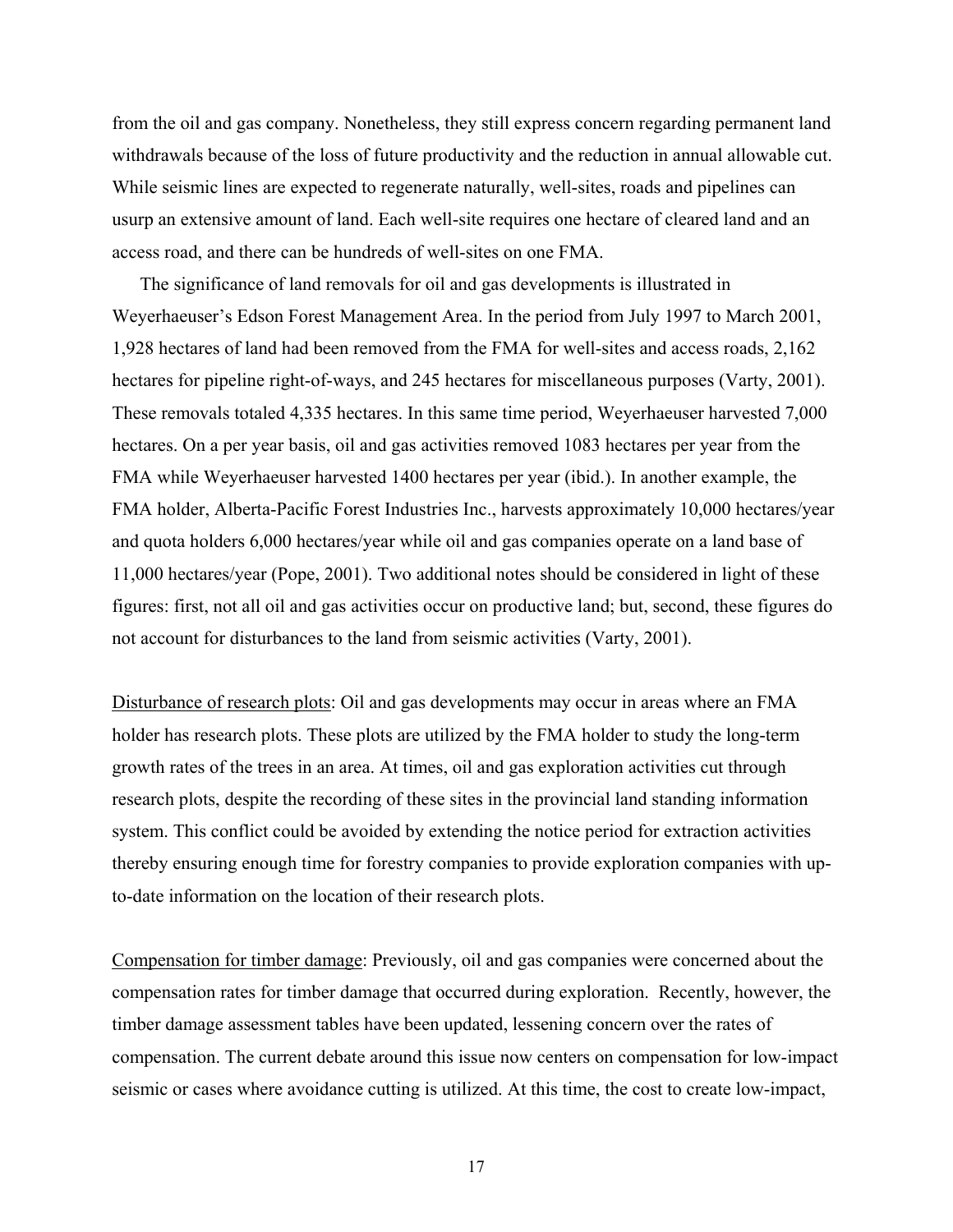narrow width seismic lines is higher than for traditional, wider seismic lines. In deciduous areas, where the cost of compensation for timber damage is lower than for coniferous areas, it is often cheaper for seismic companies to cut wider lines and pay more in compensation than to use more expensive technology to cut narrower lines (Cardell, 2001). The Alberta Government has provided a rebate for the use of low-impact seismic lines, and the petroleum industry is in favor of forestry companies offering a similar rebate. Although exploration companies save money in timber damage compensation by utilizing low impact seismic technologies, these savings do not cover the entire cost of using these more expensive technologies.

Forest companies have their own concerns about proper compensation and have experienced situations where the cut-line widths stated in the preliminary and final exploration plan do not agree with the actual width of the cuts. In these situations, forest companies may be undercompensated for timber damage. Disputes about seismic lines could be minimized if their location and width are recorded using a form of GIS (Geographical Information System), with this information being shared with forestry companies.

#### *Planning conflicts*

Planning: One of the biggest differences between the two industries is the expectation for planning**.** FMA holders are required to have 20-year plans, five-year plans, and annual operating plans. They need to put in applications for road building well in advance of construction. Oil and gas companies, on the other hand, seek approval on a phase-by-phase basis for a particular development. Companies may develop long-term plans but they are not required to provide this information with their development applications. The difference in time frames between the two industries makes coordination of their activities difficult at the planning stage.

Notification: The short time frame for notification of oil/gas exploration can be problematic for forest companies. Oil and gas companies are not required to obtain approval from the FMA holders for undertaking exploration, but legislation requires that FMA holders are, at the very least, notified when exploration occurs. Before undertaking exploration in the FMA, oil and gas companies must only give 24-48 hours of notice to the FMA holder. For better planning to occur between the exploration company and the FMA holder, the notice period should be extended to several weeks, so as to better accommodate the forest industry's planning horizon.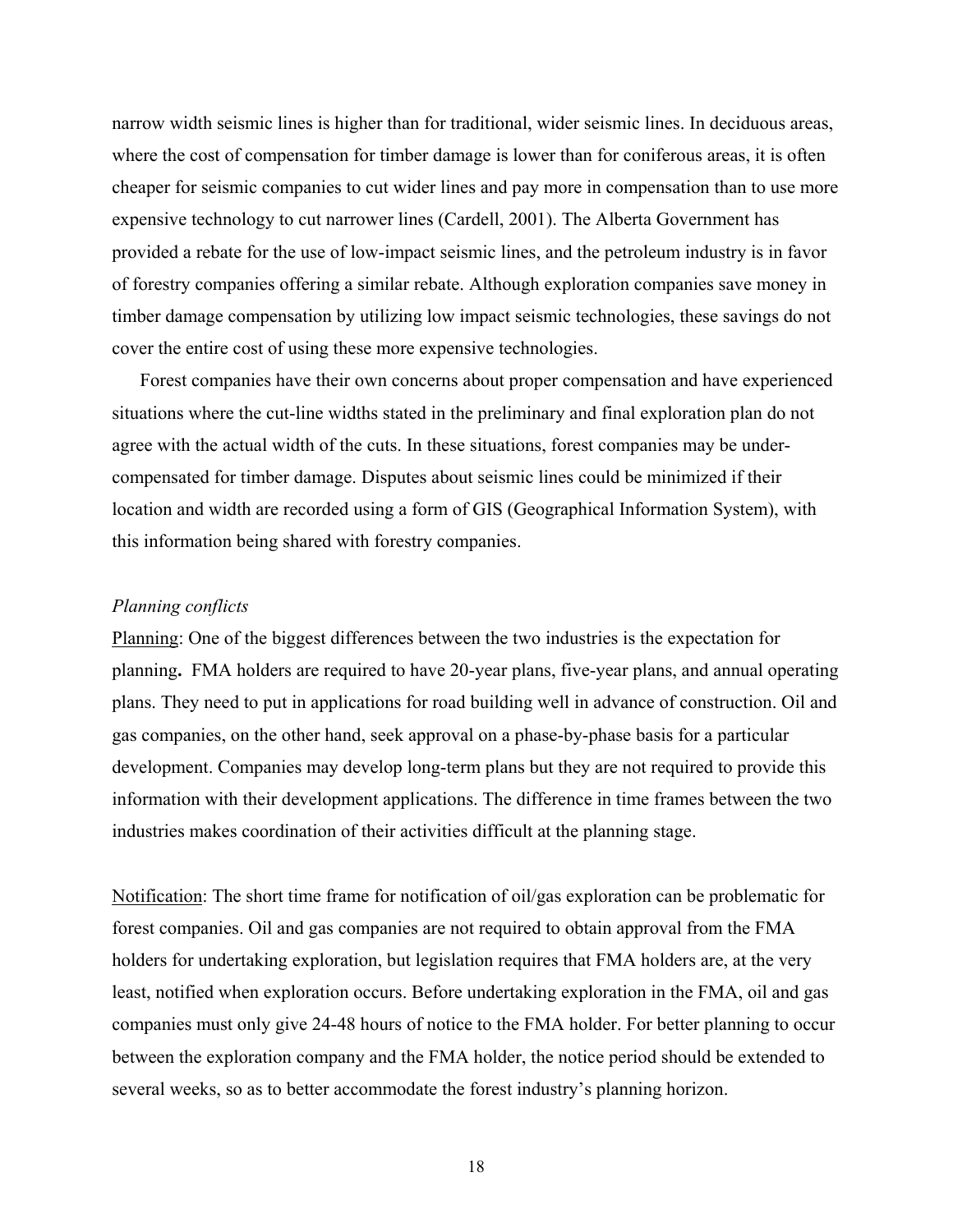Unlike exploration, prior to the commencement of development in an FMA, the oil and gas company must obtain the consent of the FMA holder. Oil and gas companies are under pressure to work quickly and efficiently, making it vital to receive consent from the FMA holder in a timely manner. Without FMA holder consent, oil and gas companies cannot pursue approval from the Land and Forest Service and the EUB nor proceed with their development plans. Although the FMA holder's ability to withhold consent is limited, they are capable of delaying the approval process.

Tension between the two industries arises when an FMA holder requires more time to review development plans and raises concerns, while at the same time, the oil and gas company is eager to begin development as quickly as possible. Such a dispute can be brought before the Minister of the Department of Sustainable Resource Development. If the Minister does not consider the FMA holder's objections reasonable, then the Minister can withdraw the land in question from the FMA.

By the time an FMA holder is notified of a proposed development, often a few weeks before construction is scheduled to begin, the oil or gas company has already invested in surveying the future development area, after which they are reluctant to change their plans. Earlier notification would allow FMA holders to suggest alterations to development plans that would make better use of existing seismic lines or roads before money is spent by oil or gas companies to survey for a specific plan.

Proprietary information: The secrecy surrounding the initial stages of oil and gas developments seriously constrains the ability for planning and coordination with the forest industry. Such secrecy makes the early notification of proposed oil and gas developments unlikely. Although oil and gas companies may develop long-term plans, due to the competitive nature of the industry, these plans are kept confidential until the application phase, when notification of FMA holders is required. The need for secrecy in the early stages of planning is thoroughly entrenched in legislation such as the Confidentiality Clause in the Mines and Minerals Act (Cove, 2001) and is unlikely to change.

Interaction: Planning is complicated further by the number of actors working on the land base. Oil and gas companies may have to deal with the Crown as well as several FMA holders for a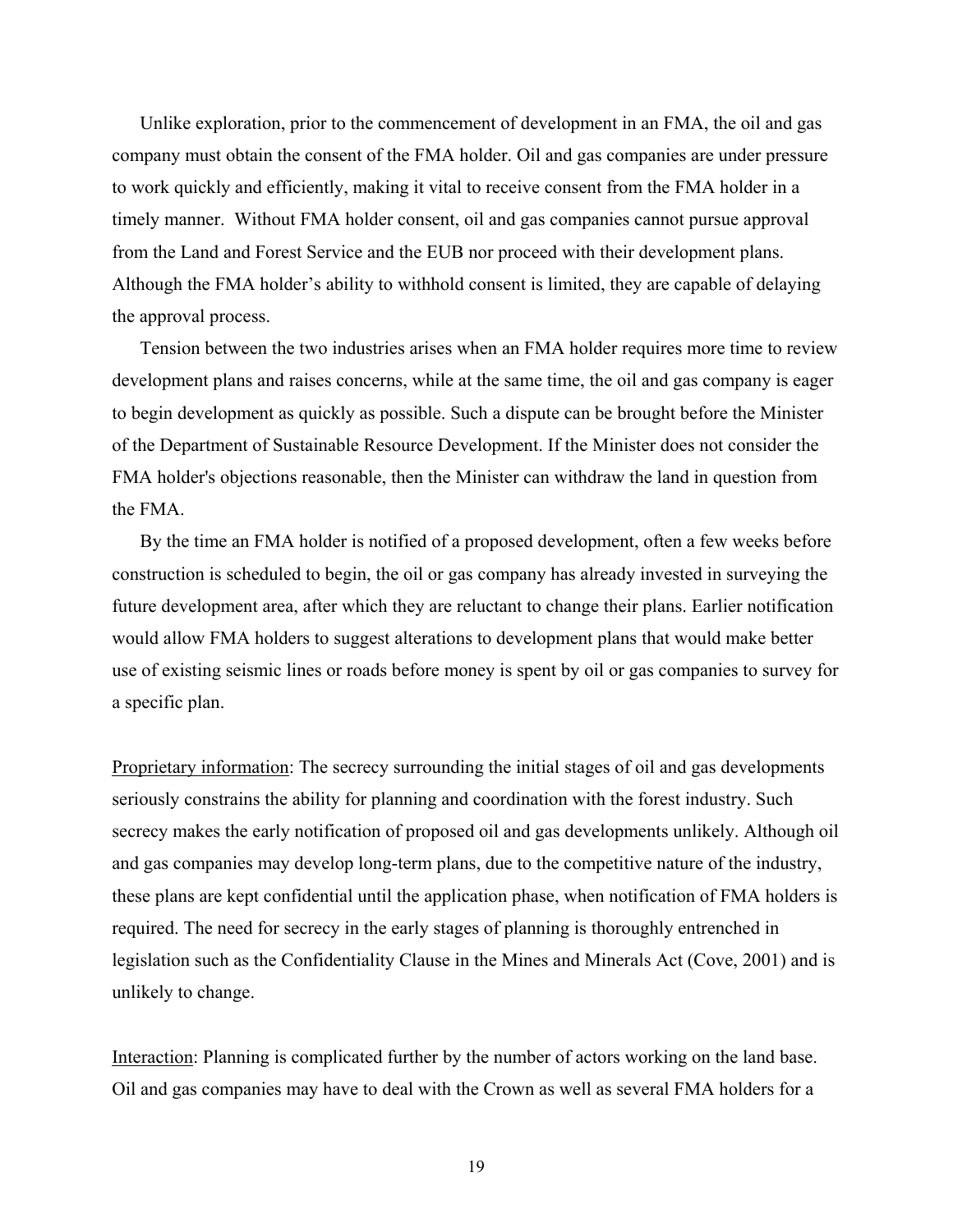proposed development. In a single FMA, there may be hundreds of oil and gas companies working in the exploration, development or reclamation phases of the petroleum industry. In addition to the sheer number of companies an FMA holder may have to deal with, oil and gas well-sites and pipelines frequently change ownership, creating mounds of paperwork for the FMA holder and making it difficult to establish good working relationships with any single oil and gas company.

### **III. CURRENT INTEGRATED RESOURCE MANAGEMENT INITIATIVES Overview and history**

#### *Definitions of IRM*

Integrated Resource Management has been defined as the "management of two of more resources in the same general area and period of time (e.g. water, soil, timber, grazing, fish, wildlife and forests)," involving "setting planning and management goals, objectives, strategies and policies in a cooperative framework among all resource users" (Dunster and Dunster, 1996 as cited in Alberta Environment, 1999a:25).

Alberta Environment defines IRM as "an interdisciplinary and comprehensive approach to land and natural resource management decision-making that strives to maximize society's longterm benefits and minimize conflicts." The IRM approach is based on "cooperation, communication, coordination; consideration of all values; and consultation before action" (Alberta Environment, 1999a:3).

#### *History of IRM in Alberta*

Alberta currently lacks a comprehensive land-use planning framework. In the late 1970s, an Integrated Resource Planning (IRP) process was developed. It existed for approximately two decades before being abandoned. This planning process, initiated under the Eastern Slopes Policy, was aimed at ensuring that public lands and resources were protected, managed or developed according to a philosophy of integrated resource management. The process was based on a multiple-use policy where resources are simultaneously allocated to a range of users to maximize aggregate benefits of public lands and resources. These IRPs were meant to integrate non-industrial and industrial uses, and were not primarily aimed at integrating two or more industrial uses. Integrated Resource Plans (IRPs) identified eight land use zones, each with a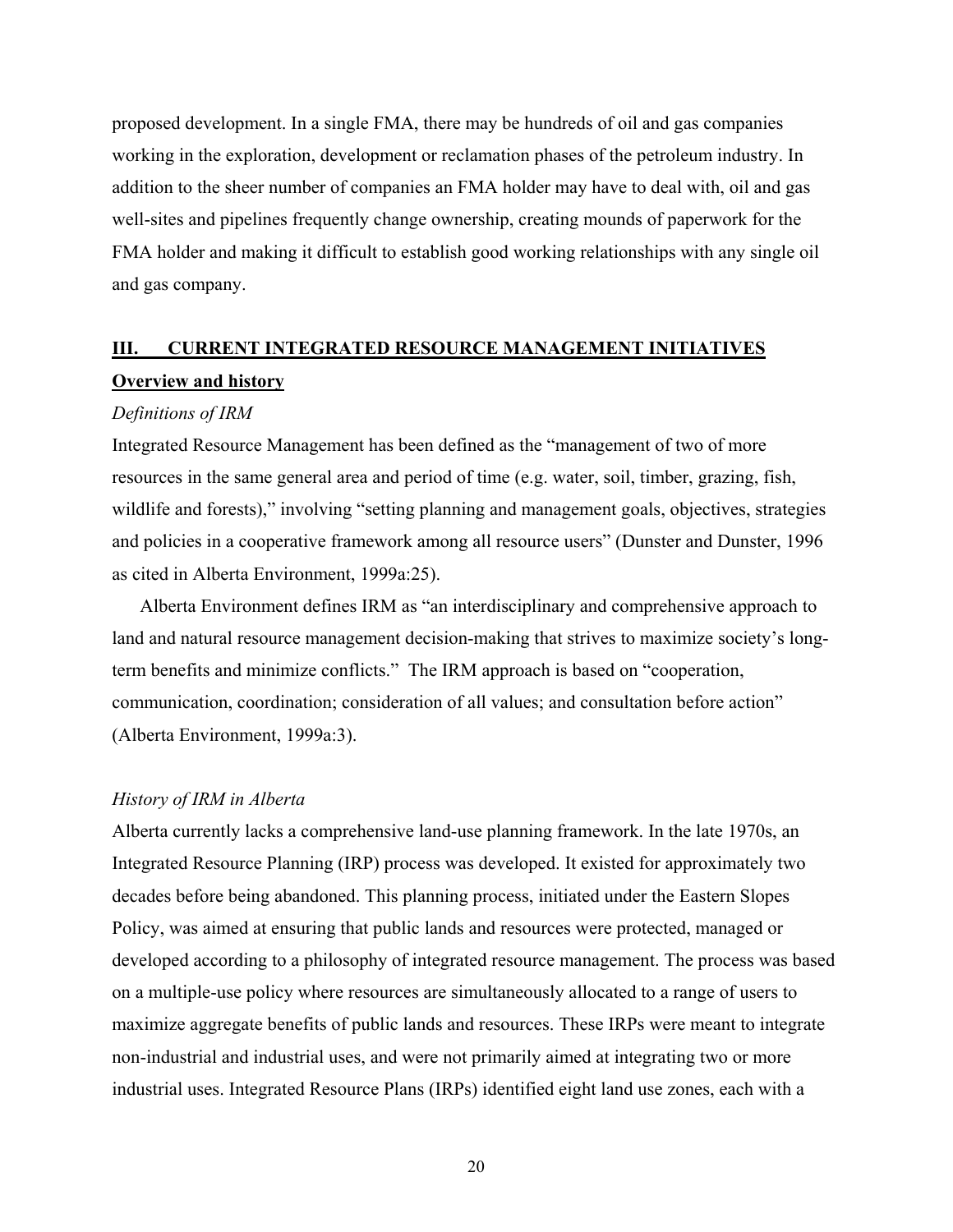range of permitted, compatible and non-permitted activities, but did not address the potential impact of placing different zones in relation to each other (Kennett and Ross, 1998).

IRPs required an interdepartmental planning approach, some public involvement and final Cabinet approval. The process involved many levels of decision-makers and was very time intensive. While the IRP's were being developed, resource allocations and development continued, which undermined the purpose of an IRP (Kennett and Ross, 1998).

A number of IRPs were developed for various regions of the province, and existing IRPs, though outdated, are still used as guidelines by various government decision-makers. For instance, the Crown Mineral Disposition Review Committee, which reviews applications for mineral rights dispositions, takes existing IRPs into consideration when issuing its recommendations to the Minister of Energy. The EUB and NRCB regulatory boards also refer to existing IRPs in their review of specific projects. The extent to which IRPs influence final agency decisions, however, is not clear.

In March 1999, the provincial government released the "Alberta's Commitment to Sustainable Resource and Environmental Management" policy. This policy states that "resources such as trees, minerals, wildlife, fish, range, public land and plants shall be managed in a manner that addresses their interdependence, and recognizes that the use of one resource can affect other users and other resources." It further states that "regional plans will provide a level of detail between provincial policy and operational decision-making." Two key bodies have been created in response to this legislation. In the department of Alberta Environment, an Integrated Resource Management division has been established and is responsible for overseeing policy implementation. As well, Regional Environment Resource Committees have been created which are responsible for implementing the policy at the regional level. Two regional strategies are currently being developed and are discussed in more detail below.

Despite the intentions of this new policy, there are significant challenges for province-wide IRM. The Alberta government has neither a mechanism to coordinate land management efforts nor a way to coordinate the various legislation governing public land management ( Kennett and Ross, 1998). Accordingly, Alberta's land management legislation has been criticized as resembling a "patchwork quilt," recognizing a serious need for the province to adopt an "integrated body of public land law" ( Kennett and Ross, 1998:vi).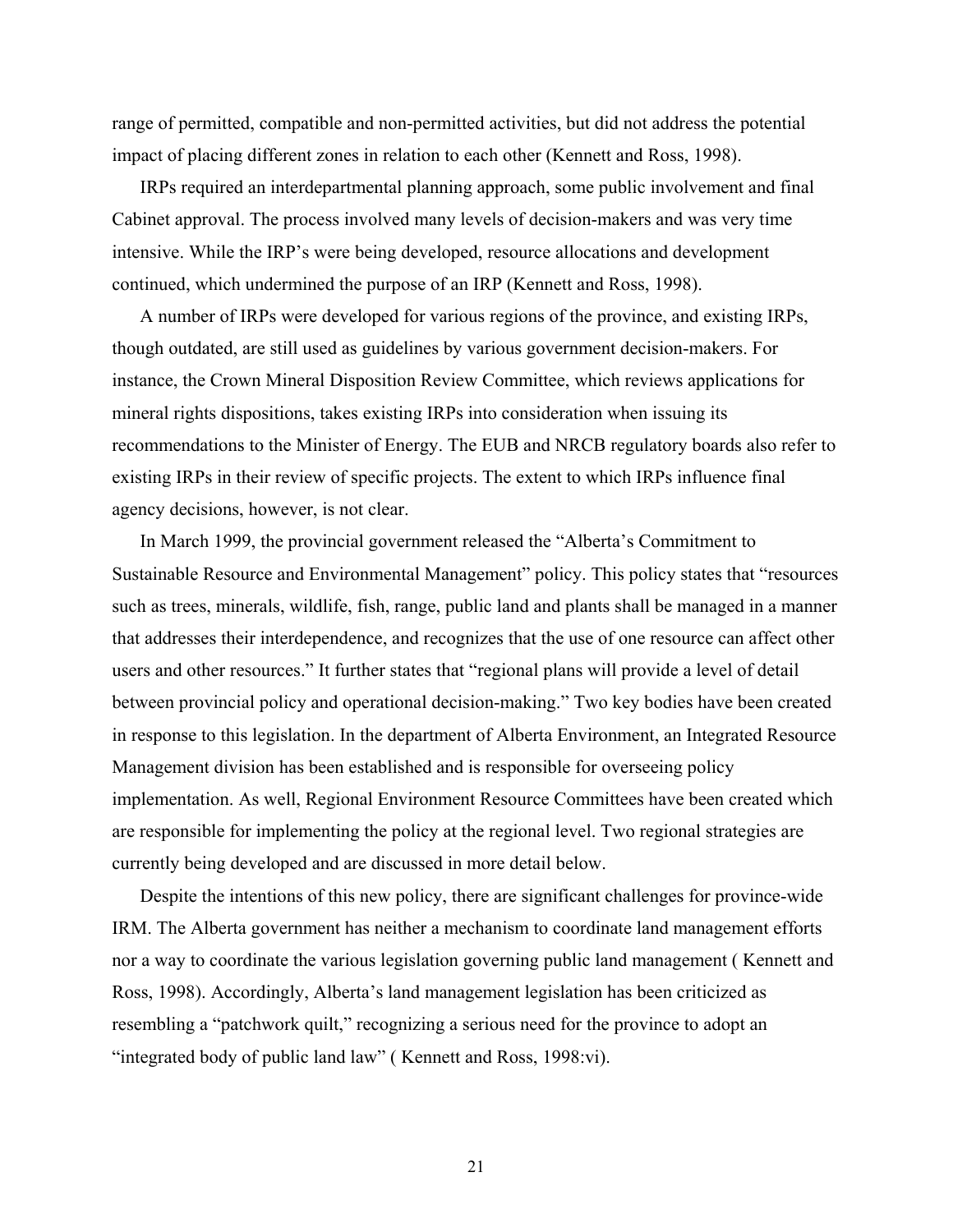#### **Current Efforts**

A number of efforts to integrate activities between natural resource industries have emerged recently from both government and industry. The government of Alberta reports that there are nearly 300 examples of efforts towards integrating the activities of multiple resource sectors, that address a variety of concerns, such as air and water quality and protected areas management (Alberta Environment, 2001). Some high-profile initiatives include the provincial government's regional strategies as well as several industry-initiated projects.

#### *Provincial Government Initiatives*

The provincial government has a series of pilot regional strategies aimed at assessing the feasibility of province-wide IRM. If successful, these regional IRM plans will replace previously developed IRPs (Land and Forest Service, 1998). Two pilot projects now underway, the Regional Sustainable Development Strategy for the Athabasca Oil Sands Area (RSDS) and the Northern East Slopes Sustainable Resource and Environmental Management Strategy (NES). These projects are still in the planning or early implementation stage, limiting our ability to evaluate their effectiveness at this time.

The RSDS was developed to address the impacts of intense resource development in the Athabasca oil sands area in the northeastern region of the province (Alberta Environment, 1999b). The RSDS will establish a resource management framework for the region, emphasizing the development of IRM in the context of continued economic development. The RSDS land management goals and objectives were completed in 1999, and are in the process of being implemented (Alberta Environment, 1999b).

The NES involves the northern foothills region of the province, and aims to incorporate a range of stakeholders to address the impacts of development, while maintaining economic, social and environmental well-being (Quintilio, 2001). The terms of reference for the NES are complete and have been endorsed by all involved parties as of early 2000. The initial consultation and communication objectives are underway (Alberta Environment, 1999b).

#### *Industry Initiatives*

Alberta Pacific Forest Industries: Alberta Pacific Forest Industries (Al-Pac) has four proposed pilot projects to improve the integration of forest harvesting with oil and gas activities in its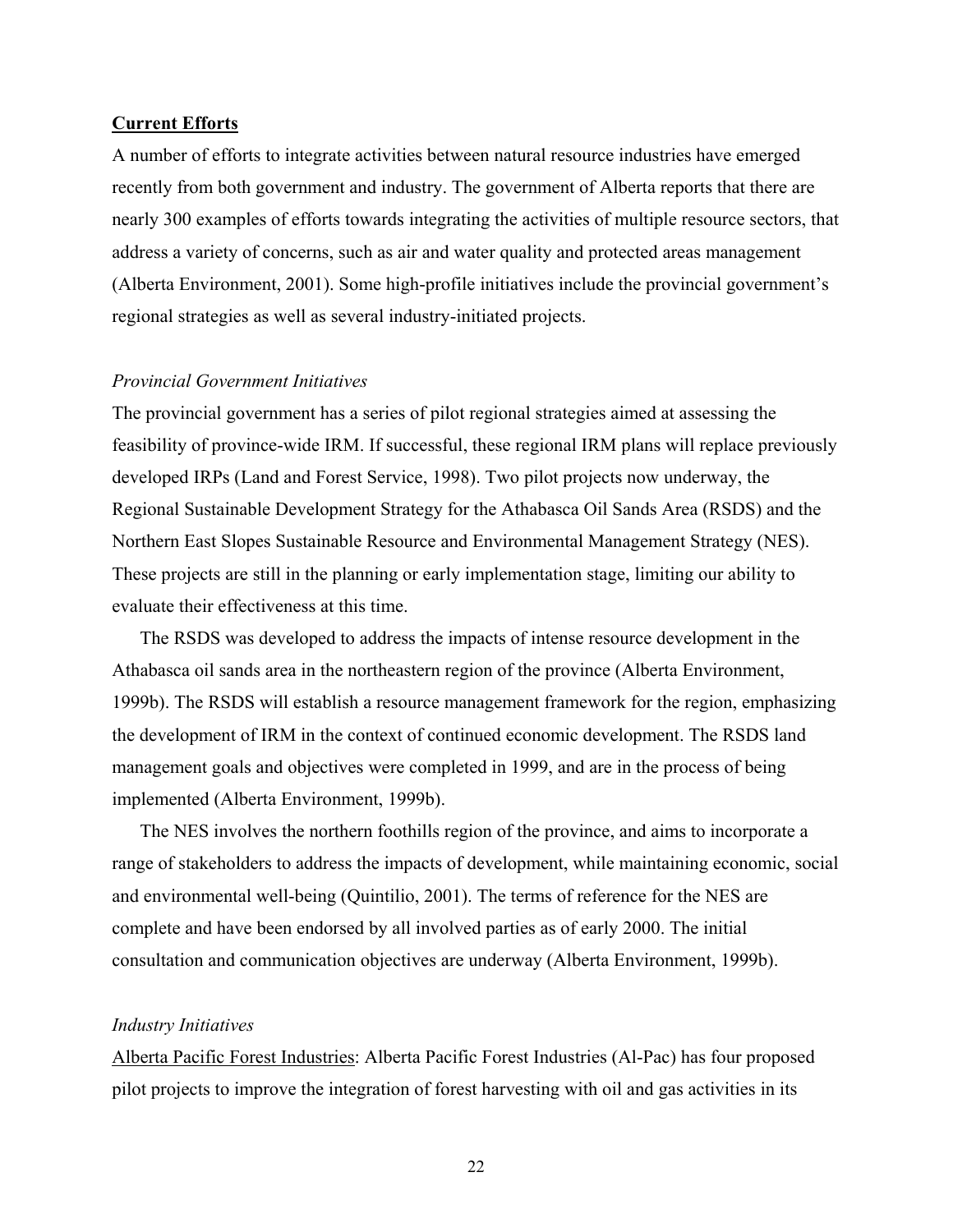FMA. The most high profile initiative is to develop a strategy for an oil sands project with Gulf Canada. This particular project intends to identify opportunities at the planning stage for the sharing of roads and the integration of well-sites with cut-blocks (Pope, 2001). Al-Pac is working on similar strategies with True North Energy and Opti Canada, and is also trying to assess the feasibility of encouraging low-impact seismic exploration in its FMA.

Alberta Chamber of Resources (ACR-ILM): The Alberta Chamber of Resources has recently released its plan to implement an Integrated Land Management program to promote the coordination of activities between Alberta's natural resource industries. This program is based on the initiative between Alberta Pacific and Gulf Canada (Alberta Environment, 2001). The goal of the ACR-ILM program is to reduce impacts of industrial development through research as well as the improved coordination of activities between natural resource sectors (Koning, 2001). The ACR has established an industrial research chair at the University of Alberta and is working to improve communication between natural resource sectors (ibid.).

Alberta Joint Energy/Utility and Forest Industry Management Committee: The goal of this committee is to improve the coordination of activities of oil and gas and forestry companies working on the same land base. A provincial government representative, as well as organizations representing the forestry, oil and gas, and mineral industries make up this committee. The initial focus of this group was to address timber damage assessments, but this focus has expanded towards standardizing and simplifying the interactions between FMA holders and oil and gas companies.

#### **IV. SUMMARY AND DISCUSSION**

The boreal forest ecoregion occupies half of Alberta and represents over a tenth of Canada's boreal forest (Johnson et al, 1995). It has an important ecological function as it provides critical habitat for hundreds of wildlife species including threatened wildlife such as Woodland Caribou and Neotropical Migratory Birds (Natural Resources Service,1998). This ecoregion also plays a fundamental role in watershed management for the province (Strong and Leggat, 1992). The northern boreal forest has historically been home to numerous First Nation and Metis communities, and more recently, several resource-dependent communities of European descent.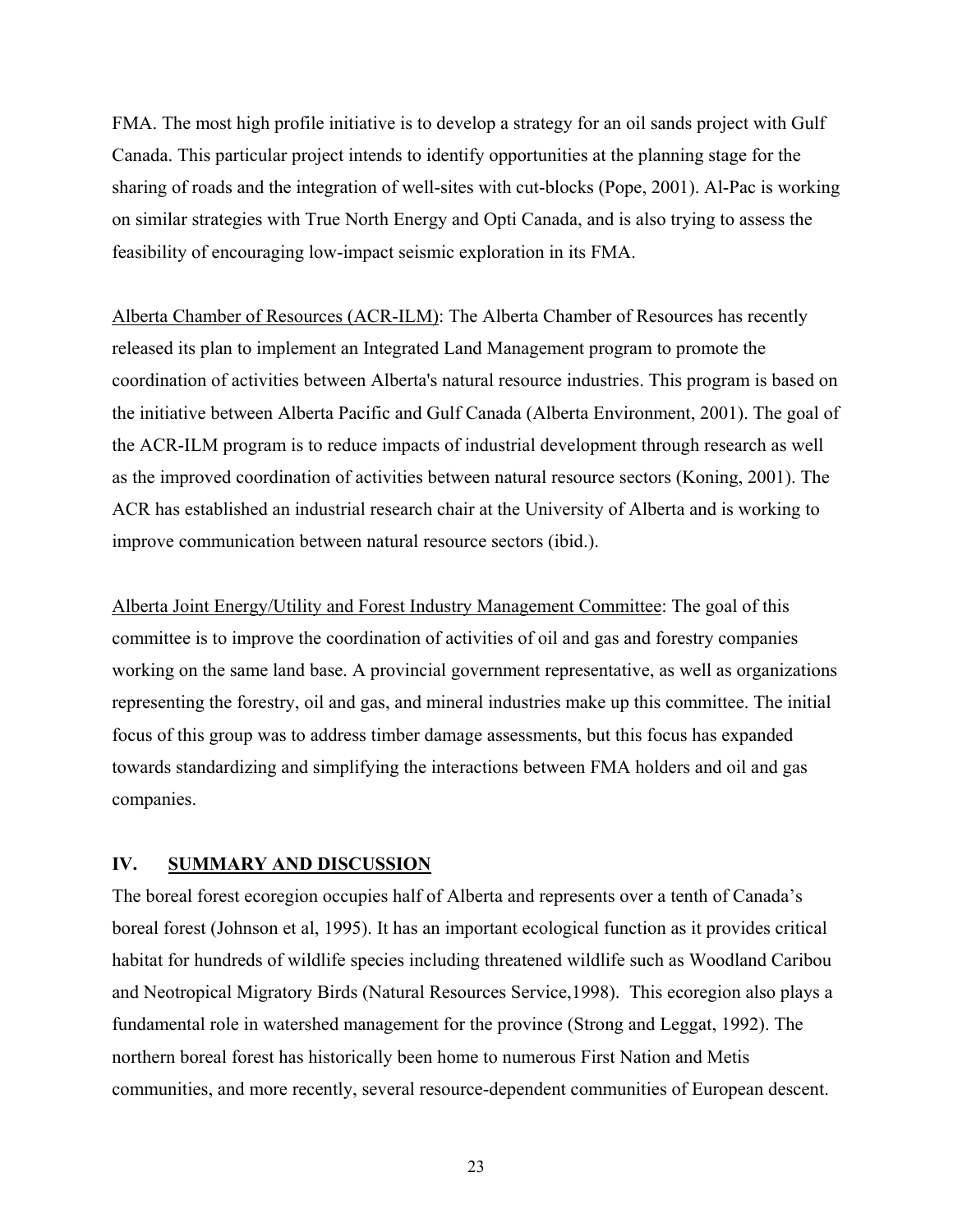Given the central role the boreal ecoregion plays both ecological and socially, emerging concerns regarding the impact of rapid, intensive resource development are well warranted. One of the most significant characteristics of recent industrial activities in northern Alberta is the development of multiple resources upon the same land base, which is exacerbating the cumulative impacts of resource development. Given the current situation of resource-specific policy regimes, incompatible development time horizons, and distinct levels of economic and, thus, political power, few could argue against the need for a new approach to resource development and land management.

Integrated Resource Management has been introduced as a means to alleviate conflicts between natural resource sectors, and reduce the level of cumulative impacts to the land base. The concept itself holds great promise, but whether this concept can be implemented effectively and lead to the anticipated changes in development and management is still far from clear. This working paper represents only an initial report of findings to date in a multiple-phase research project. Nonetheless, several key initial findings have been identified in terms of the opportunities and constraints associated with Integrated Resource Management. This final section will summarize these findings and conclude by outlining the next phases of research.

#### **Initial Assessment of Opportunities**

Considering the number of recent IRM initiatives, one could conclude that the opportunities for IRM are extensive. We must emphasize, however, that these cases represent only a limited set of circumstances that may not be sufficient to induce comprehensive IRM on a broader level. Furthermore, these initiatives are still far too young to allow any significant assessment of their success. In general, however, a number of opportunities appear to exist that may encourage further IRM planning.

First, Integrated Resource Management represents the possibility for long-term planning, and the standardization of regulatory procedures across northern Alberta's resource industries. All resource-based industries thus would benefit from the implementation of IRM throughout the province. The incentive for working toward these benefits is particularly acute for those industries that require long-term planning, such as the forest industry, but the gains in regulatory efficiency and standards would benefit all resource users, who currently face a morass of legislation and regulatory bodies with overlapping jurisdictions.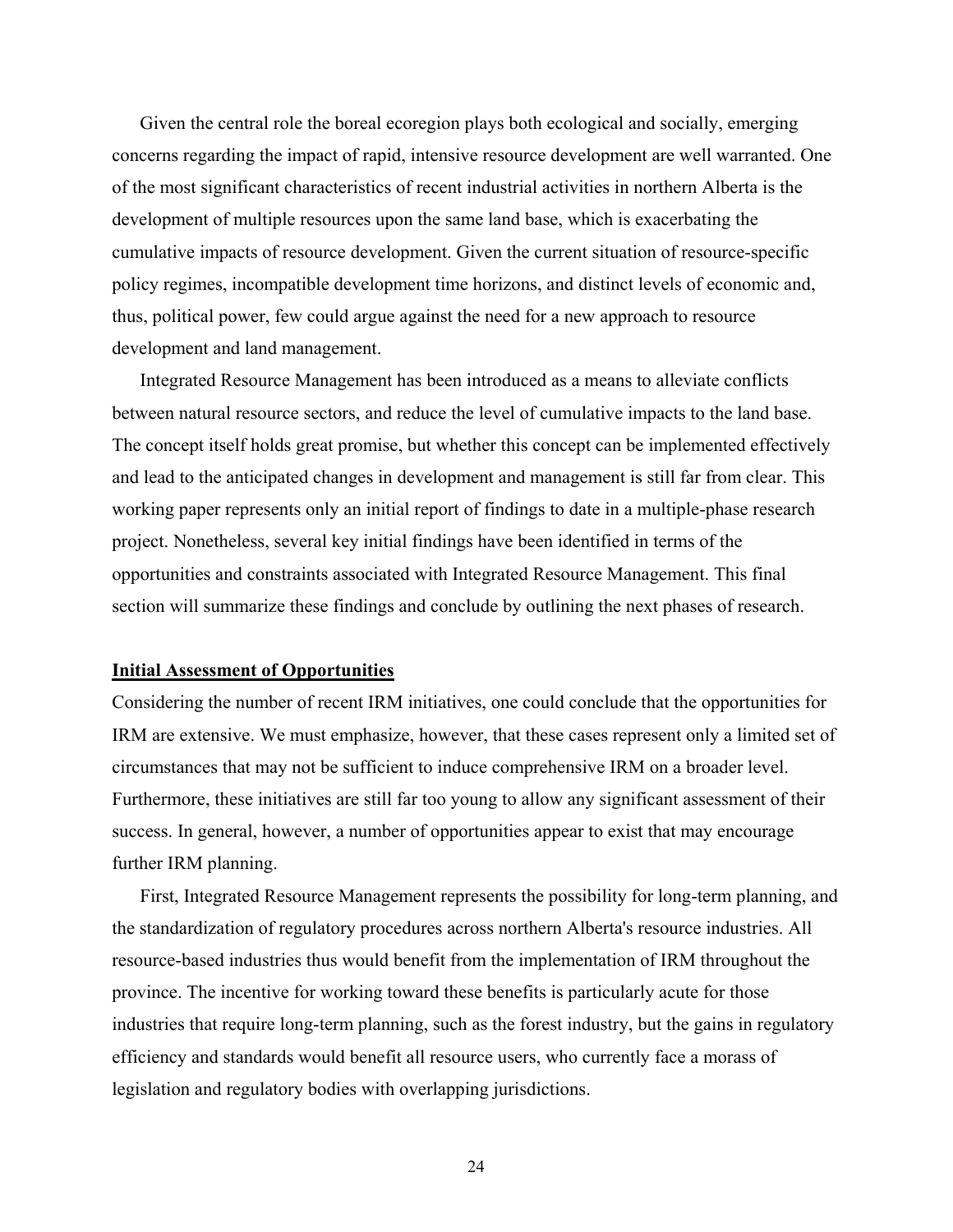Second, the Government of Alberta has expressed support for IRM in recent policy, in the development of a new IRM division, and in the initiation of several new pilot projects. These recent actions by the provincial government suggest a willingness to address some of the primary hindrances to IRM--existing regulatory regimes. A window of opportunity thus may exist to encourage the regulatory and institutional reforms that will be necessary for comprehensive implementation of IRM.

Finally, because IRM represents the potential for more effective mitigation of the cumulative impacts of resource development, its implementation will lead to improved relations with First Nation and stakeholders in northern Alberta communities, as well as healthier ecosystems and sustainable economies.

#### **Initial Assessment of Constraints**

Despite these opportunities, numerous constraints must be addressed before IRM can be extended. Many of these constraints have already been introduced throughout this paper, so they will be briefly summarized here.

The distinctions between the oil and gas industry, based on a non-renewable resource, and the timber industry, based on a renewable resource, represent fundamental discrepancies in planning, development, and management, as well as the sheer number, size, and longevity of individual companies. The competitive relations among oil and gas companies represents a particular constraint, not only causing an unnecessary level of impact from exploration activities, but also limiting the potential for intra-industry cooperation. These discrepancies inevitably complicate efforts at integrated management. The oil and gas and forest industries, furthermore, are characterized by differing incentive structures, and different levels of economic power, which influence the perceived political power and willingness to negotiate among these industries.

At a policy level, comprehensive IRM may be complicated by the fact that major industries such as forestry and oil and gas are regulated by separate policy regimes and there is no single regulatory framework or policy that requires industries to cooperate. Moreover, the provincial government does not have a comprehensive land-use policy for the boreal forest. Instead, natural resource industries are characterized by a complicated maze of policies, and multiple regulatory bodies with differing jurisdictions, neither of which are conducive to comprehensive integrated management planning. In addition, the regulatory process for oil and gas currently appears to be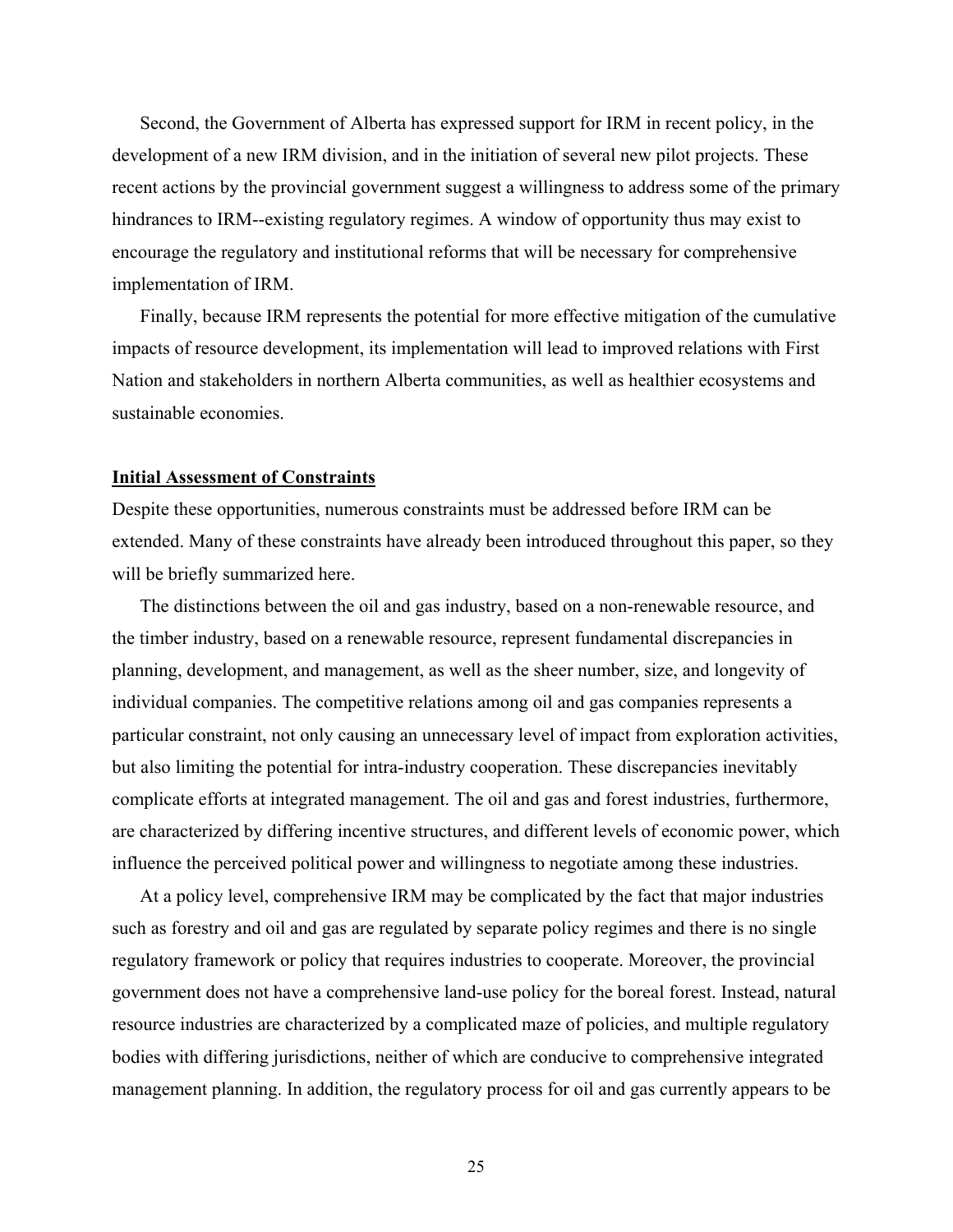characterized by a comparatively cursory review and limited monitoring. Given this situation, combined with the secretive nature of oil and gas development, there would appear to be little incentive on the part of certain oil and gas operators to voluntarily adopt a planning process that would likely involve greater levels of planning and review by multiple parties.

Finally, the initial development of Integrated Resource Management may require significant financial commitments. Considering that the provincial government has been cutting back its revenue allocation to natural resource regulation in recent years, the probability of large provincial investments are unlikely in the near future.

#### **Taking the Next Steps**

This working report represents only the first phase of a three-phase research project, so any conclusions drawn must be considered preliminary at best. In the next phase of the project, we will be interviewing approximately 50 key informants across the many relevant sectors involved in northern Alberta resource development, including: representatives working in the forest and oil and gas industries; government agents in the several provincial and federal regulatory bodies with jurisdiction over these industrial activities, representatives of First Nations whose lands and territories may be sited of industrial forest and oil and gas development, and actors within nongovernmental organisations that have been involved in the oversight of northern resource development. From these interviews, we hope to identify the multiple understandings of IRM and its anticipated relevance to northern resource development, characterise existing relationships among resource users, regulators, and other interest groups, and assess perceptions of the effectiveness of the current regulatory regimes governing resource development in northern Alberta.

In the final phase of the project, we will conduct a comparative case study of several northern, resource dependent communities that are differentiated by the level of IRM that has been attempted, and by the degree of political conflict among interest groups. In this final phase, we will be able to move beyond the stated perceptions and intentions of key informants, and be able to characterise the many indirect social and environmental impacts of intensive multiple resource use. With these case studies, we can assess the impacts of existing IRM initiatives, and develop a more comprehensive picture of the opportunities and constraints that exist for IRM planning, and assess the intended and unintended results of such initiatives.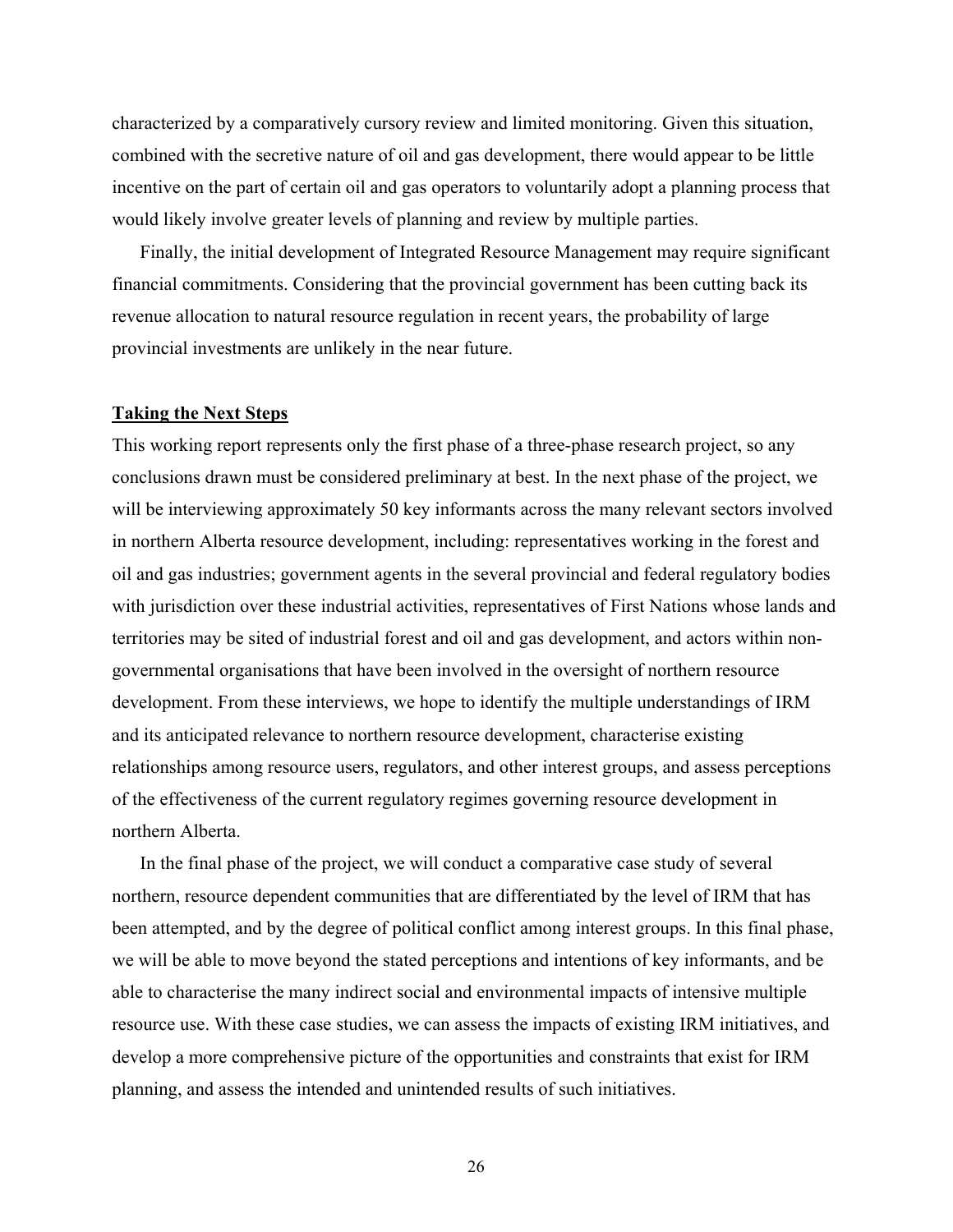#### **REFERENCES**

- 1. Alberta Energy and Utilities Board. 1999. *Responding to Public Concerns About Oil and Gas in Alberta. Guide 62*. Calgary: Energy and Utilities Board .
- 2. Alberta Environment. 1994. *Alberta Timber Harvest Planning and Operating Ground Rules*. Edmonton: Government of Alberta.
- 3. ———. 1996. *Forest Management Agreements to Be Signed in High Level and Peace River.* Government of Alberta News Release No. 96-145.
- 4. ———. 1999a. *Highlights of Integrated Resource Management in Alberta-Year 2000*. Edmonton: Government of Alberta.
- 5. ———. 1999b. *Regional Sustainable Development Strategy for the Athabasca Oil Sands Area*. Edmonton: Government of Alberta.
- 6. ———. 2001. *Annual Report on the Implementation of Alberta's Commitment to Sustainable Resource and Environmental Management.* Edmonton: Government of Alberta.
- 7. Alberta Environmental Protection. 1996a. "The Status of Alberta's Timber Supply" [Web Page].
- 8. Alberta Environmental Protection. 1996b. "Sustained Yield in Alberta" [Web Page]. Accessed 2001.
- 9. Canadian Forest Service. 1990. *The State of Canada's Forests*. Ottawa: Natural Resources Canada.
- 10. ———. 2000. *The State of Canada's Forests*. Ottawa: Natural Resources Canada.
- 11. Canadian Forest Service and Alberta Environmental Protection. 1994. *A Study of the Economic Importance of the Forest Sector in Alberta*. Edmonton: Minister of Supply and Services Canada.
- 12. Cardell, Mike. 2001. *Exploration Program From Application to Reclamation*. CIF Technical Session, March 23, 2001, Shaw Conference Center, Edmonton Alberta.
- 13. Cove, Tracy. 2001. *Field Review of Geophysical Field Reports*. CIF Technical Session, March 23, 2001, Shaw Conference Center, Edmonton Alberta.
- 14. Economic Development. 2000. *Highlights of the Alberta Economy: 2000.* Edmonton: Government of Alberta.
- 15. Fantin, Darren. 2001. *Development Planning and Surface Activity Application*. CIF Technical Session, March 23, 2001, Shaw Conference Center, Edmonton Alberta.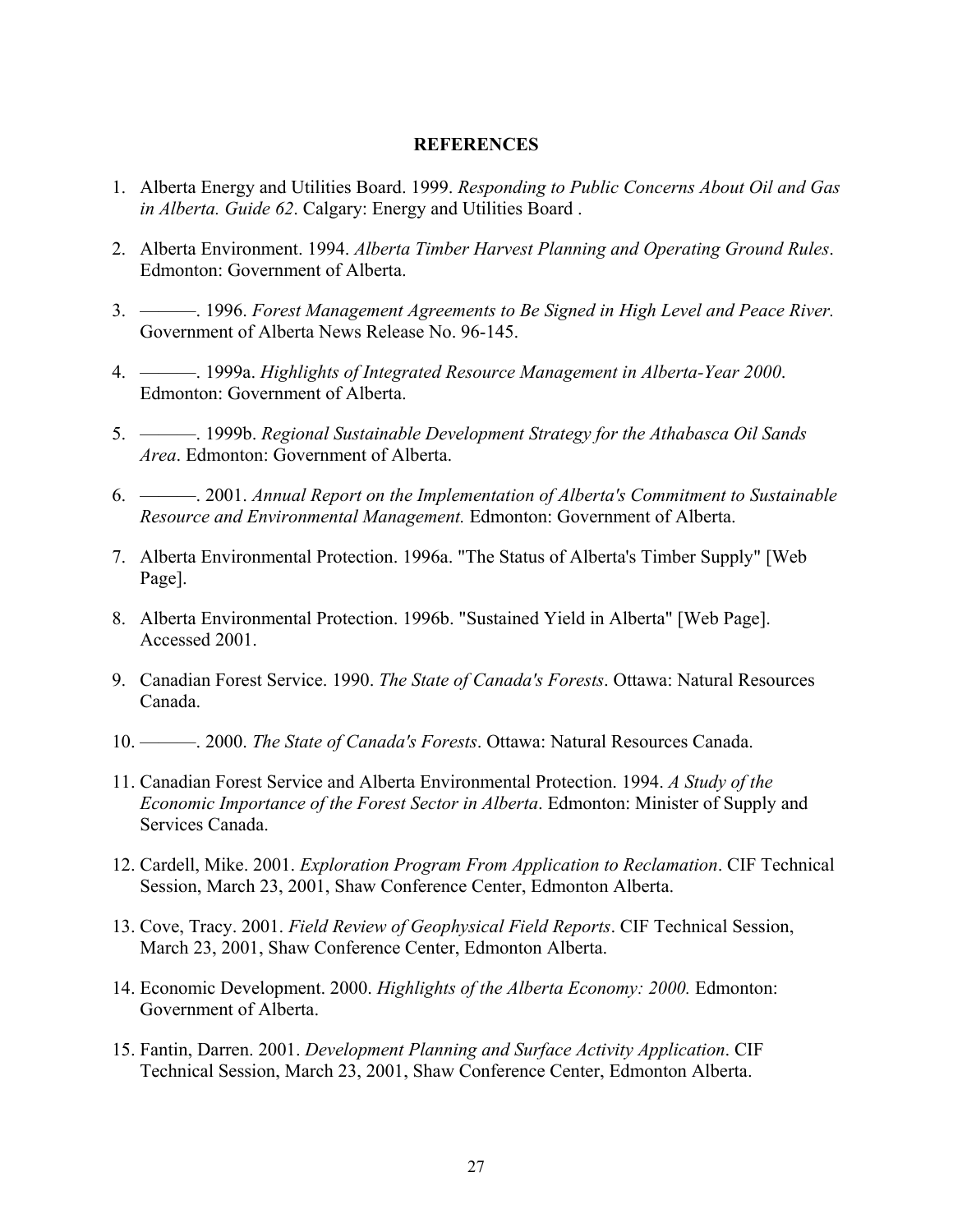- 16. Government of Alberta. 1998. *Alberta's Reserves 1998*. Government of Alberta News Release. EUB ST-18.
- 17. ———. 2000. *1999-2000. Annual Report*. Edmonton: Government of Alberta.
- 18. Graham, Gordon. 2001. *Provincial Requirements-Green Area*. CIF Technical Session, March 23, 2001, Shaw Conference Center, Edmonton Alberta.
- 19. Griffths, Mary and Tom Marr-Laing. 2001. *When the Oil Patch Comes to Your Backyard*. Drayton Valley: Pembina Institute for Appropriate Development.
- 20. Haynes, Gary. 2001. Manager, Economic Planning, Department Economic Development.
- 21. Johnson, Derek, Linda Kershaw, Andy MacKinnon, and Jim Pojar. 1995. *Plants of the Boreal Forest and Aspen Parkland.* Edmonton: Lone Pine Publishing.
- 22. Kennett, Steve A. and Monique M. Ross. 1998. "In Search of Public Land Law in Alberta." *Canadian Institute of Resources Law Occasional Paper*.
- 23. Koning, Peter. 2001. *Overview of Industrial Direction*. CIF Technical Session, March 23, 2001, Shaw Conference Center, Edmonton Alberta.
- 24. Land and Forest Service.1998. "Interim Forest Management Planning Manual: Guidelines to Plan Development. Alberta Environment.
- 25. Luckert, M. K. 1997. "Towards a Tenure Policy Framework for Sustainable Forest Management in Canada." *Forestry Chronicle* 73(2):211-15.
- 26. MacCrimmon, Gail a. T. M.-L. 2000. "Patchwork Policy, Fragmented Forests : in-Situ Oil Sands, Industrial Development, and the Ecological Integrity of Alberta's Boreal Forest." Drayton Valley, Alta: Pembina Institute for Appropriate Development.
- 27. Mitchell, Bruce. 1986. "The Evolution of Integrated Resource Management." *Integrated Approaches to Resource Planning and Management*, Editor Reg Lang. Banff: Banff Centre School of Management.
- 28. Natural Resources Service. 1998. *The Final Frontier: Protecting Landscape and Biological Diversity Within Alberta's Boreal Forest Natural Region. Edmonton*. Edmonton: Alberta Environmental Protection.
- 29. Patriquin, M., A. Wellstead, J. Alavalapati, and W. White. 1998. *Economic Overview of the Mineral Sector in Alberta and the Foothills Model Forest.* Foothills Model Forest, Socio-Economic Research Network,Canadian Forest Service.
- 30. Petroleum Communication Foundation. 1999. *Did You Know? Petroleum Industry Fast Facts*. [Website] http://www.pcf.ab.ca/pdf/DYKAB.pdf.
- 31. Petroleum Communication Foundation. 1999. *Exploring Canada's Oil and Gas Industry*. Calgary: Petroleum Communication Foundation.